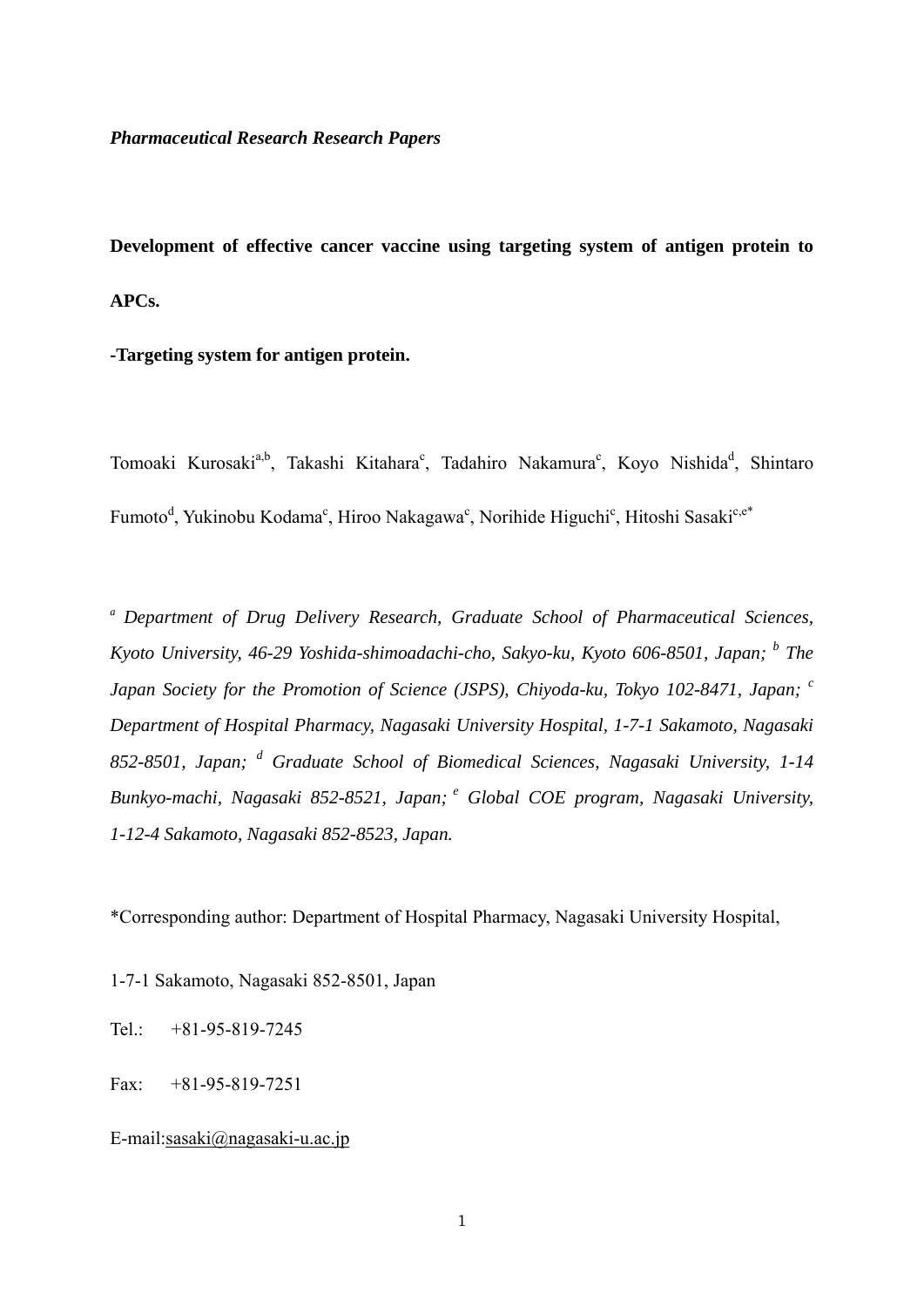#### **Abstract**

*Purpose*: The purpose of this study was to develop a novel cancer vaccine using the targeting system of antigen protein to antigen-presenting cells (APCs) for efficient and safe cancer therapy.

*Methods*: The novel delivery system was constructed with antigen protein, benzalkonium chloride (BK), and  $\gamma$ -polyglutamic acid ( $\gamma$ -PGA). In this experiment, we used ovalbumin (OVA) as a model antigen protein and evaluated its immune induction effects and utilities for cancer vaccine.

*Results*: BK and γ-PGA enabled the encapsulation of OVA and formed stable anionic particles at nanoscale, OVA/BK/γ-PGA complex. The complex was taken up by the dendritic cell line DC2.4 cells efficiently. We therefore subcutaneously administered the complex to mice and examined the induction of IgGs. As a result, the complex induced not only Th2-type immunoglobulins but also Th1-type immunoglobulins. Furthermore, the OVA/BK/γ-PGA complex inhibited the tumor growth of E.G7 cells expressing OVA regularly and mice administrated with OVA/BK/γ-PGA complex completely rejected the tumor cells. *Conclusion*: The novel vaccine could be platform technology for a cancer vaccine.

**Keywords**: benzalkonium chloride; cancer; delivery system; γ-polyglutamic acid; vaccine.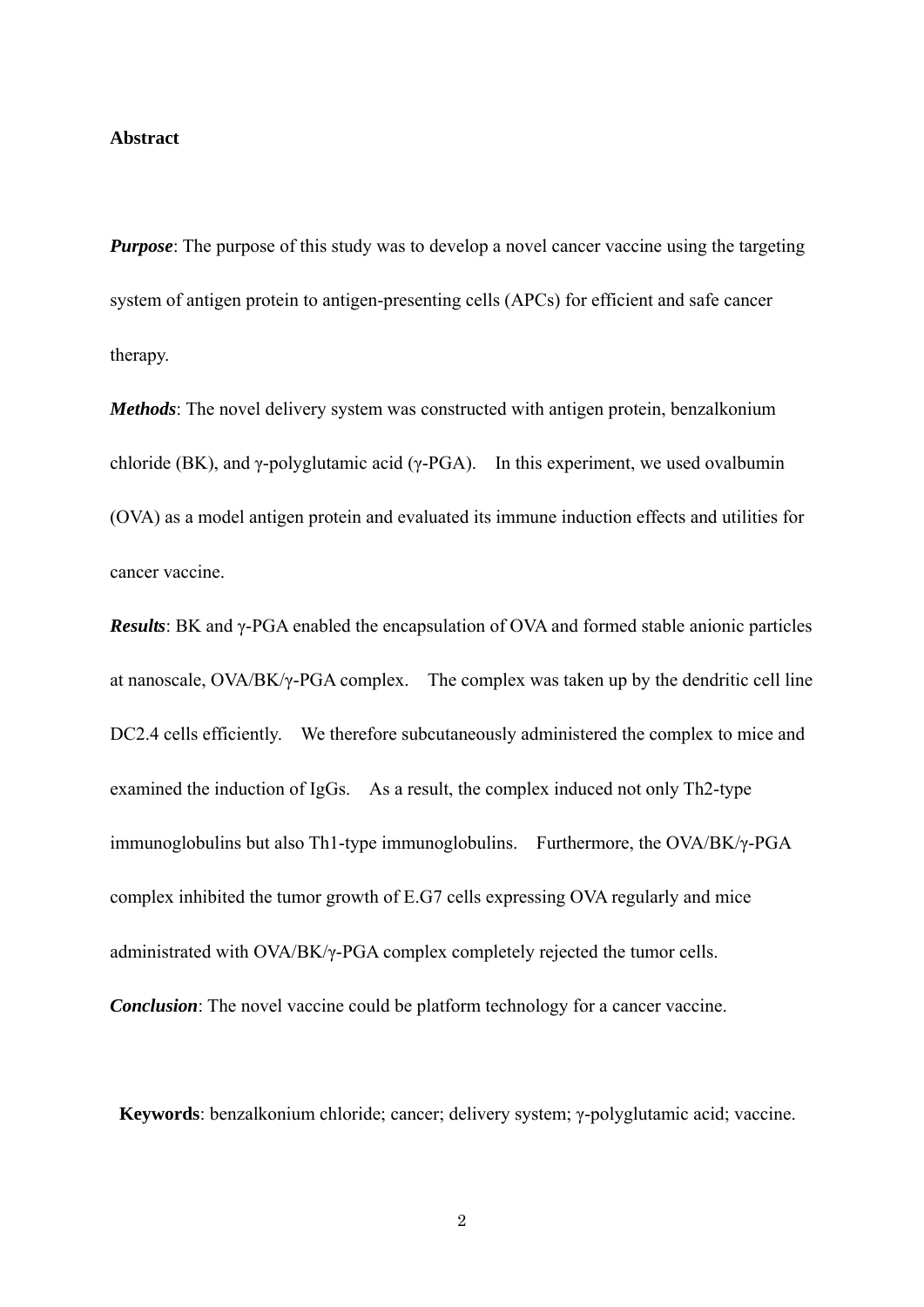### **Introduction**

 Cancer is a major global cause of morbidity and mortality, and it is expected to rise in coming decades (1). Traditional treatments for cancer, such as chemotherapeutic drugs, radiotherapy, and interventional surgery, for solid tumor are life extending for many patients; however, they are rarely curative for disseminated cancers (2).

 Many approaches for therapeutic vaccination for treating cancer have been developed including autologous and allogeneic tumor cells modified to express various cytokines, peptides, proteins, and DNA vaccines and tumor-specific immune responses could be induced (3). The clinical efficacy of therapeutic vaccination in cancer is reportedly low because of the limited rate of objective tumor regression observed in clinical trials (4, 5).

 Many adjuvants have been developed to improve the efficacy of these vaccines; however, adjuvants have been reported to cause inflammatory reactions and ulceration at the injection site (6-9). Another approach to improve the efficacy of the vaccines without such adverse effects is to develop a vaccine delivery vector which enables delivery of the vaccine to antigen-presenting cells (APCs) effectively (10).

In the previous study, we discovered that anionic complex coated with  $\gamma$ -polyglutamic acid  $(\gamma$ -PGA), chondroitin sulfate, and alginic acid was taken by the cells effectively, regardless of the anionic surface (11, 12). In particular, a complex of pDNA, polyethylenimine, and γ-PGA was taken by APCs in the spleen efficiently after its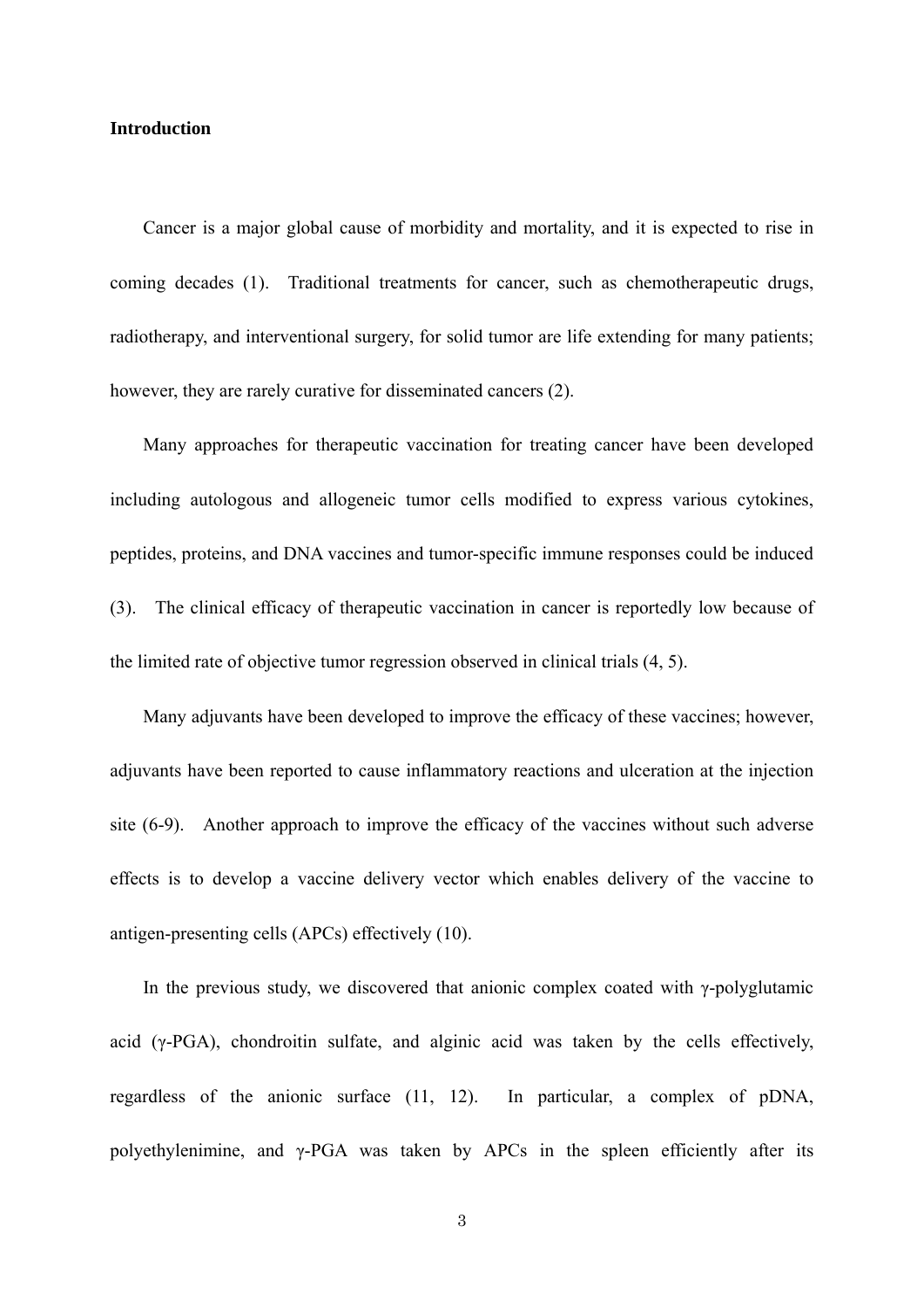administration to mice. Furthermore, we have already demonstrated that administration of the malaria DNA vaccine/polyethylenimine/γ-PGA complex markedly inhibited malaria infection in mice (13). So, we hypothesized that  $\gamma$ -PGA-coated complex containing antigen protein would be able to improve their immune induction effects. Actually, there are some reports that γ-PGA derivatives improved the immune induction effects of antigen protein (14).

 Several cationic compounds such as polyethylenimine, polylysine, polyarginine, chitosan, protamine, and benzalkonium chloride (BK) have been examined in a preliminary experiment to combine antigen proteins with γ-PGA; and among all those, only BK was found to connect OVA and γ-PGA.

In this experiment, we developed a new complex of  $\gamma$ -PGA nanoparticles with BK containing ovalbumin (OVA) as a model antigen protein to enhance effectiveness of cancer vaccine. The prepared cancer vaccine was investigated for its *in vitro* and *in vivo* characterization.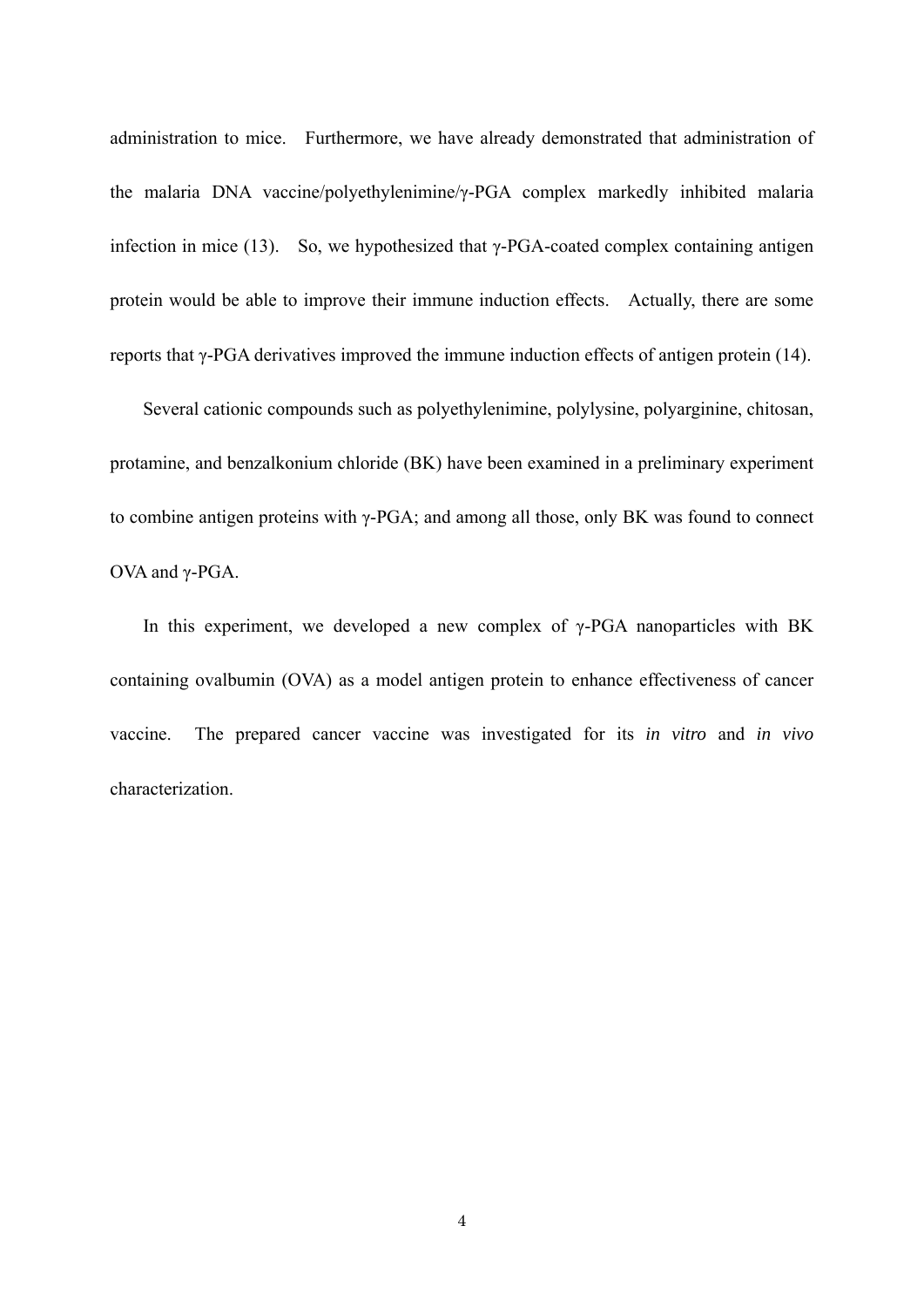#### **Materials and Methods**

#### **Materials**

 OVA and rhodamine B isothiocyanate (RITC) were purchased from Sigma-Aldrich (St. Louis, MO, USA). BK was obtained from Nacalai Tesque, Inc. (Kyoto, Japan). The γ-PGA was provided by Yakult Pharmaceutical Industry Co., Ltd. (Tokyo, Japan). Fetal bovine serum (FBS) was obtained from Biosource International Inc. (Camarillo, CA, USA). RPMI 1640, Opti-MEM I, antibiotics (penicillin 100 U/ml and streptomycin 100 μg/ml), and other culture reagents were obtained from GIBCO BRL (Grand Island, NY, USA). RITC-labeled OVA was prepared in our laboratory. Briefly, OVA and RITC were mixed and stirred overnight at  $4^{\circ}$ C in the dark. RITC-labeled OVA was purified by dialysis.

#### **Preparation of vaccine**

 To prepare the OVA/BK complex, 10 μg OVA was mixed with 1, 2, and 3 μg BK; and left for 15 min at 4 $\degree$ C. To coat the OVA/BK complex with γ-PGA, 1, 2, and 3 μg γ-PGA were added to OVA/BK complex; and left for a further 15 min at  $4^{\circ}$ C (Fig. 1). In this experiment, we express the complexes with their weight ratio.

## **Evaluation of physicochemical properties of vaccines**

The particle size and the ζ-potential of the vaccine were measured with Zetasizer Nano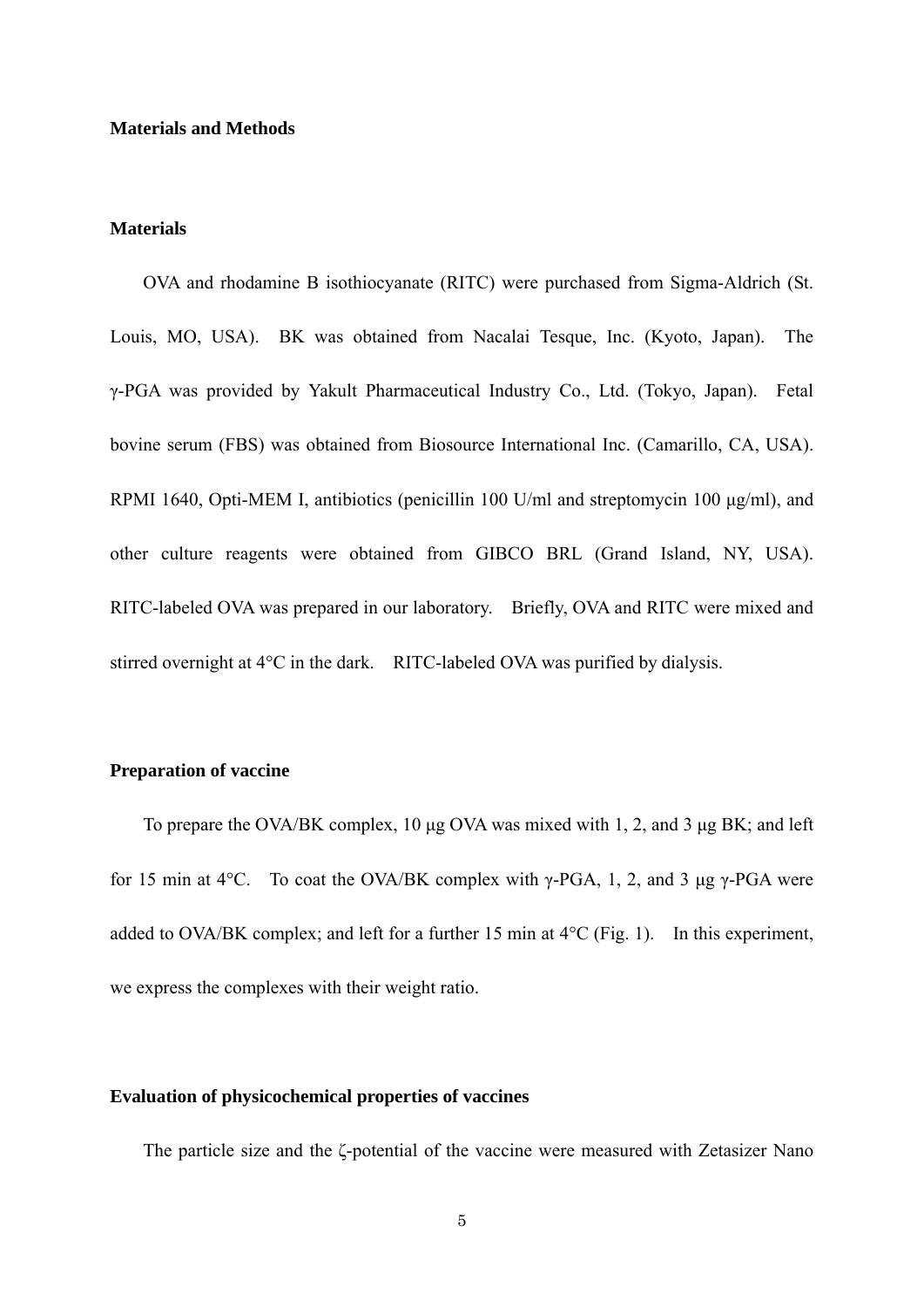ZS (Malvern Instruments, Ltd., United Kingdom). The number fractioned mean diameter is shown.

## **Cells**

 DC2.4, a murine dendritic cell line, was kindly donated by Dr. Kenneth Rock (Department of Pathology, University of Massachusetts Medical School, MA, USA). E.G7 cells are OVA cDNA transfected with methylchoranthlene-induced thymoma of C57BL/6(H-2b) origin. DC2.4 cells were grown in RPMI 1640 medium supplemented with 10% heat-inactivated FBS, antibiotics, 1 mM non-essential amino acids, and 1 nM 2-mercaptoethanol. E.G7 cells were grown in RPMI 1640 medium supplemented with 10% heat-inactivated FBS, antibiotics, 1 mM non-essential amino acids, 50 μM 2-mercaptoethanol, and 500 μg/ml G418. These cells were assessed under a humidified atmosphere of 5%  $CO<sub>2</sub>$ in air at 37°C.

## **In vitro experiments**

DC2.4 cells were plated on 24-well collagen-containing plates (Becton-Dickinson, Franklin Lakes, NL, USA) at a density of  $1.0 \times 10^4$  cells/well and cultivated in culture medium. After 24 h preincubation, the medium was replaced with OPTIMEM I medium and the cells were incubated with vaccines containing 1 μg RITC-labeled OVA for 2 h. After incubation, the cells were observed by fluorescent microscopy.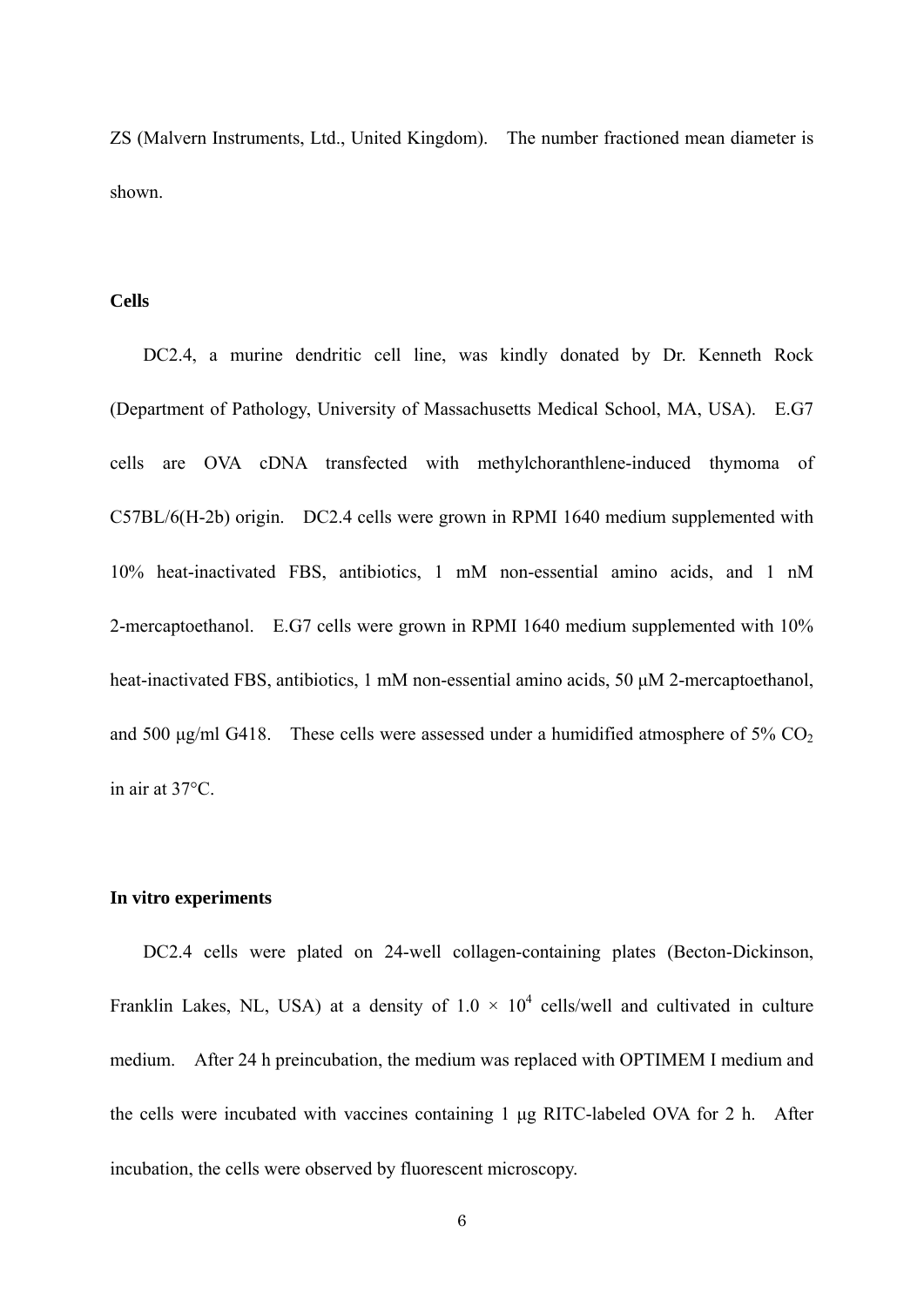## **Immunization**

 Animal care and experimental procedures were performed in accordance with the Guidelines for Animal Experimentation of Nagasaki University with approval from the Institutional Animal Care and Use Committee. Male C57BL/6Cr mice were purchased from Japan SLC (Shizuoka, Japan). After shipping, mice were acclimatized to the environment for at least one day before the experiments. The mice were divide into four groups of four-five mice and administrated weekly with 5% glucose solution, 100 μg OVA, BK/γ-PGA complex (vehicle), and OVA/BK/γ-PGA complex containing 100 μg OVA subcutaneously 4 times. Two weeks after the last immunization, blood samples were collected and serum was obtained. The sera were used for ELISA assays.

After collections of blood samples, the mice were administrated with  $1\times10^6$  E.G7 cells subcutaneously and tumor growth was monitored. Tumor weight (mg) was calculated as follows: major axis  $\times$  minor axis  $2 - 2$ .

## **Determination of OVA-specific IgG induction**

 OVA at a concentration of 10 μg/ml, in PBS, was used and 100 μl was added to each well of the ELISA plates (Nunc, Copenhagen, Denmark) and incubated at 4°C overnight. The plates were washed five times with 0.05% Tween-20-PBS, and nonspecific binding was blocked using 300 μl of 0.1% blocking reagent (Roche Diagnostics, Mannheim,

Germany) and incubated for 12 hours at 4°C. Plates were washed three times with PBS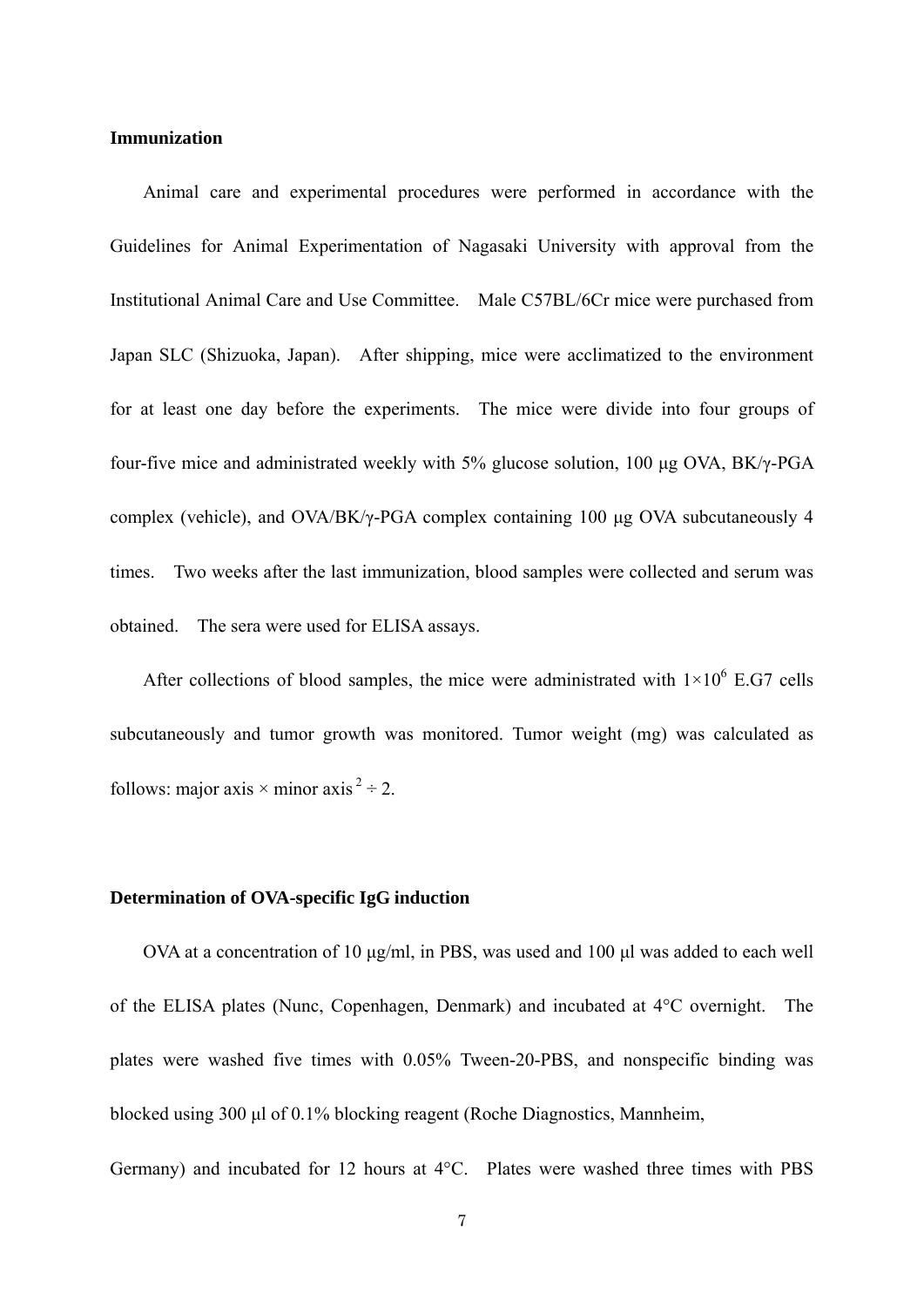containing 0.05% Tween-20 and sera were serially diluted in the wells and incubated for overnight at 4°C. After 5 washes, 100 μl horse radish peroxidase (HRP)-conjugated goat anti-mouse IgG (1:1000) (Merck, Darmstadt, Germany) was added to each well and incubated for 1 hour at room temperature, and then washed five times with 0.05% Tween-20-PBS. For color development, TMB One Solution (Promega, Madison, WI, USA) was used and prepared according to the manufacturer's instructions. The reaction was then stopped at 15 min by the addition of 50 μl of 1N HCl. Absorbance was read at 490 nm using a microplate reader (Multiskan Spectrum; Thermo Fisher Scientific, Inc., Waltham, MA, USA). Antigen-specific IgG1, IgG2a, IgG2b, and IgG3 were also assayed using anti-mouse IgG1-, 2a-, 2b-, and IgG3-HRP-conjugated antibodies (Abcam, Cambridge, MA) as described above.

## **Statistical Analysis**

 Multiple comparisons among groups were made by Scheffe's test. Statistical significance of survival time was identified by  $log$ -rank test.  $P \le 0.05$  was considered significant.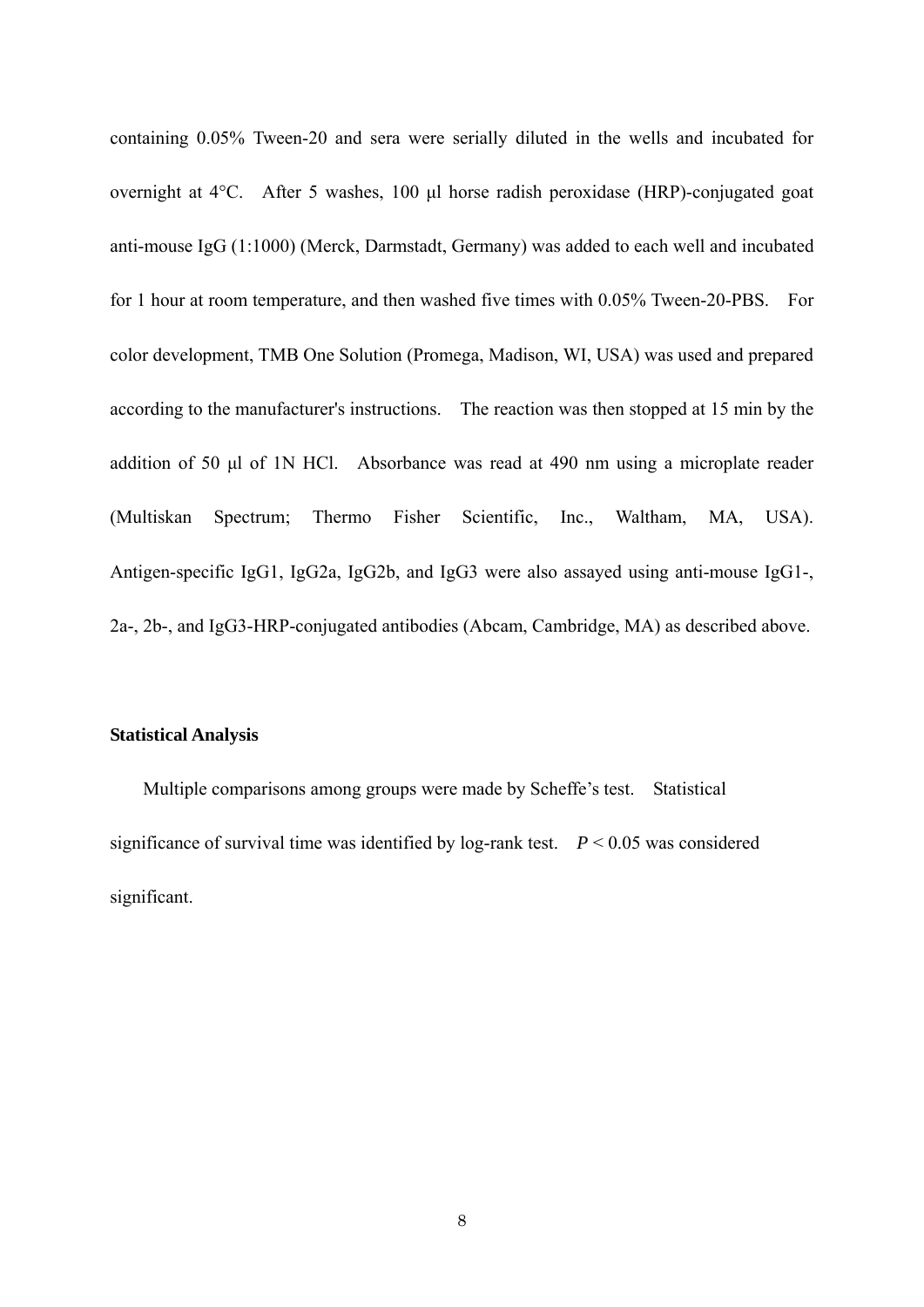#### **Results**

## **Physicochemical properties of vaccines**

The size and  $\zeta$ -potential of the complexes were evaluated (Fig. 2). OVA had  $162.3 \pm 4.5$ nm particle size and  $-25.2 \pm 6.2$  mV  $\zeta$ -potential, as shown in Fig. 2. Addition of BK increased ζ-potentials and reached a plateau at a weight ratio of 1:0.2. OVA/BK complexes with a weight ratio of 1:0.1 aggregated and increased their particle size; however, stable cationic particles were formed on the nanoscale at a weight ratio greater than 1:0.2 (Figs. 2A and 2B). We therefore added  $\gamma$ -PGA to OVA/BK complexes with a weight ratio of 1:0.2.

 The addition of γ-PGA also aggregated OVA/BK complex at a charge ratio of 1:0.2:0.1; however, this dose-dependently decreased ζ-potentials, which reached a plateau at 1:0.2:0.2, and then stable anionic OVA/BK/γ-PGA complexes were formed on a nanoscale (Figs. 2C and 2D). Therefore, the OVA/BK/ $\gamma$ -PGA complex at a charge ratio of 1:0.2:0.2 was used as a nano-vaccine throughout the present study.

## **Cellular uptake of the vaccine**

 OVA and OVA/BK/γ-PGA complex containing RITC-labeled OVA were added to the dendritic cell line DC2.4 cells and their uptake was determined using fluorescent microscopy, as shown in Fig. 3. RITC-labeled OVA was taken up by DC2.4 cells a little (arrow); however, RITC-labeled OVA was observed in most cells treated with OVA/BK/γ-PGA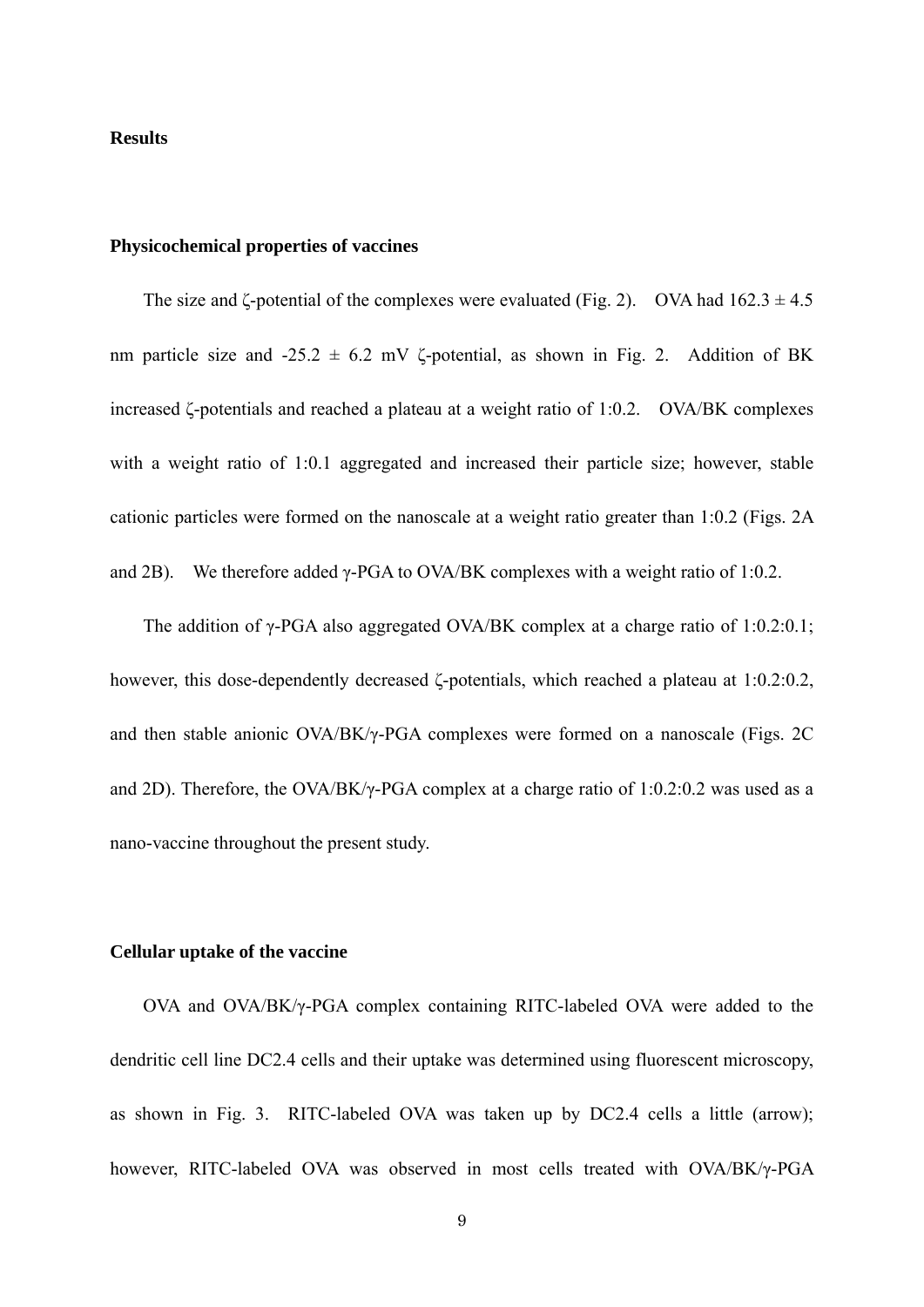complex.

### **Determination of OVA-specific IgG in serum**

 OVA, the vehicle, and OVA/BK/γ-PGA complex were administrated into mice four times and OVA-specific IgG was determined by ELISA (Fig. 4). Addition of OVA increased the IgG value in mice; however, OVA-specific IgG was not detected in mice administrated with the vehicle. On the other hand, OVA/BK/γ-PGA complex showed significantly higher IgG production than the control, OVA, and the vehicle  $(P < 0.01)$ .

#### **Assessment of IgG subtypes**

 OVA-specific IgG subtypes, such as IgG1, IgG2a, IgG2b, and IgG3, were also determined as shown in Fig. 5. OVA significantly increased only IgG1 over the control (*P* < 0.01). At the same time, OVA/BK/γ-PGA complex showed significantly higher antibody induction than the control, OVA, and vehicle in all subtypes  $(P < 0.05)$ .

#### **Impletion effect of the complexes on tumor**

 The OVA, vehicle, and OVA/BK/γ-PGA complex were administrated into mice four times and the immune response against OVA-expressing tumor cell line E.G7 cells was evaluated (Fig. 6). OVA and vehicle did not inhibit tumor growth. On the other hand, OVA/BK/γ-PGA complex significantly inhibited tumor growth (*P* < 0.01) and rejected the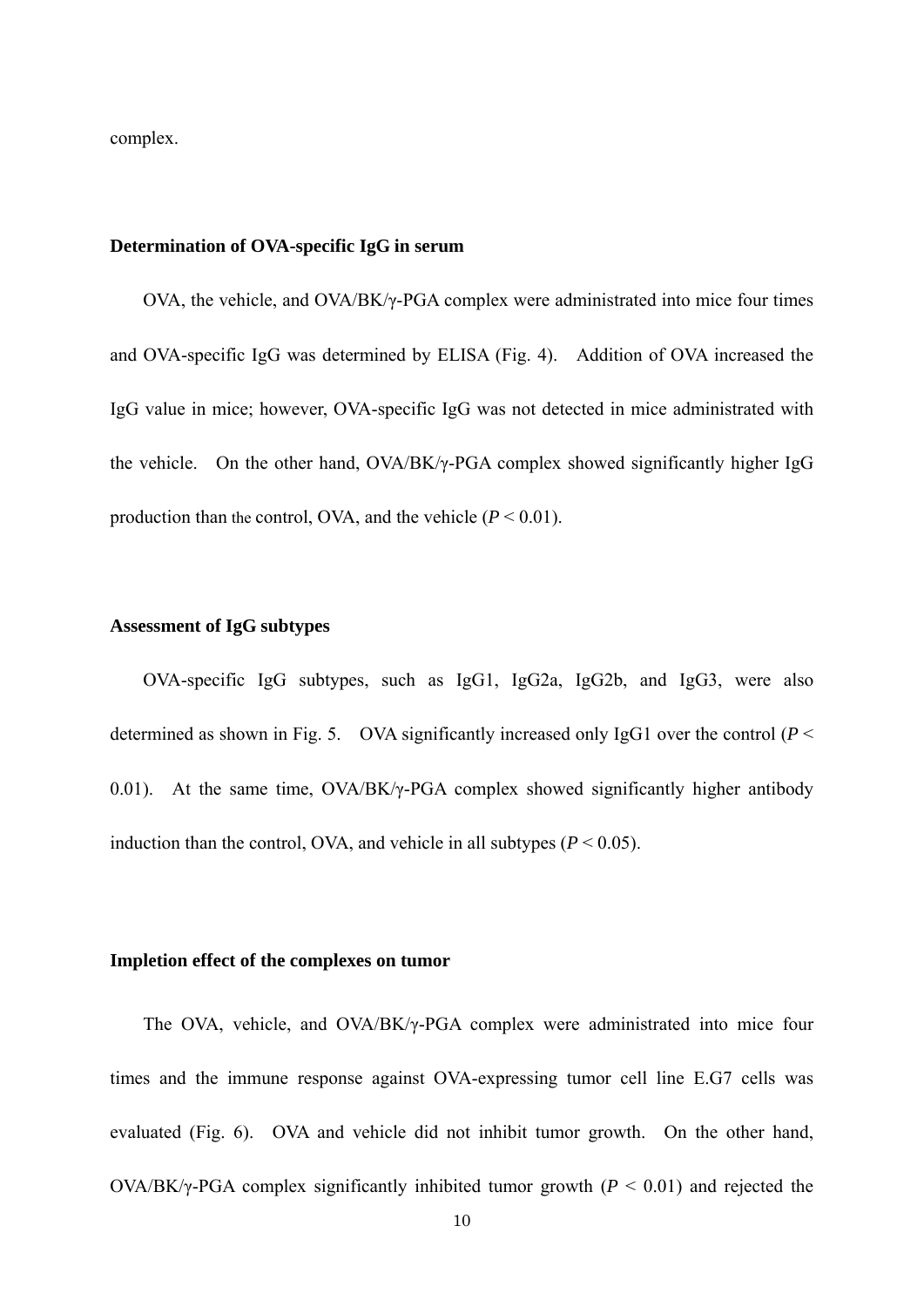tumor cells completely.

 After administration of the tumor cells, the survival time of mice was also observed, as shown in Fig. 7. The OVA and vehicle did not improve survival time; however, mice treated with OVA/BK/γ-PGA complex did not die until 100 days after inoculation of the tumor cells.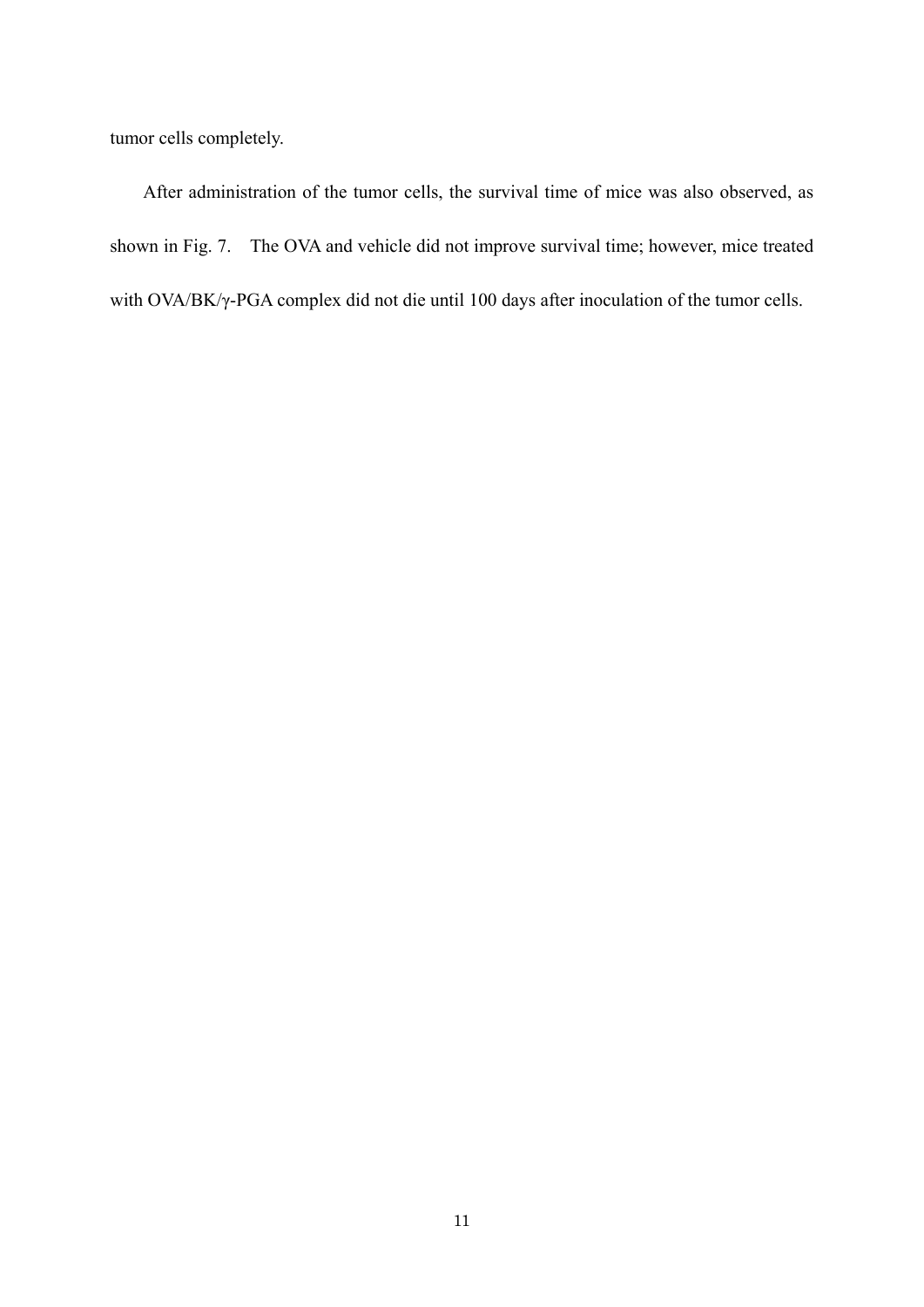## **Discussion**

 Cancer vaccine is a treatment that enhances the patient's own immune system. The APCs most suitable for cancer vaccine are reported to be dendritic cells (DCs), which play a central role in the initiation and regulation of tumor-specific immune responses as they are endowed with unique potential to activate anti-tumor effector T and B lymphocytes, and are capable of promoting natural killer (NK) T cells or NK cell activation (15, 16).

In a previous study, it has been discovered that a complex coated by  $\gamma$ -PGA could improve the cellular uptake of dendritic cells and reported that malaria DNA vaccine coated with  $\gamma$ -PGA improved immune induction against malaria (13). The  $\gamma$ -PGA, however, is an anionic polymer and did not interact with proteins with anionic or neutral charges; therefore, in the preliminary experiment, we explored the effects of cationic compounds, such as polyethylenimine, polylysine, polyarginine, chitosan, protamine, and BK for adhesive γ-PGA on antigen protein. Among them, we found that the addition of BK could form stable γ-PGA-coated nanoparticles with an anionic surface. We therefore investigated the utility of γ-PGA-coated nanoparticles for an effective and safe cancer vaccine. We used OVA as a model of antigen protein and constructed OVA/BK/γ-PGA complex as a novel vaccine in this experiment.

 We first evaluated the physicochemical properties of complexes with various weight ratios of OVA, BK, and  $\gamma$ -PGA (Fig. 2). The addition of BK to OVA changed the anionic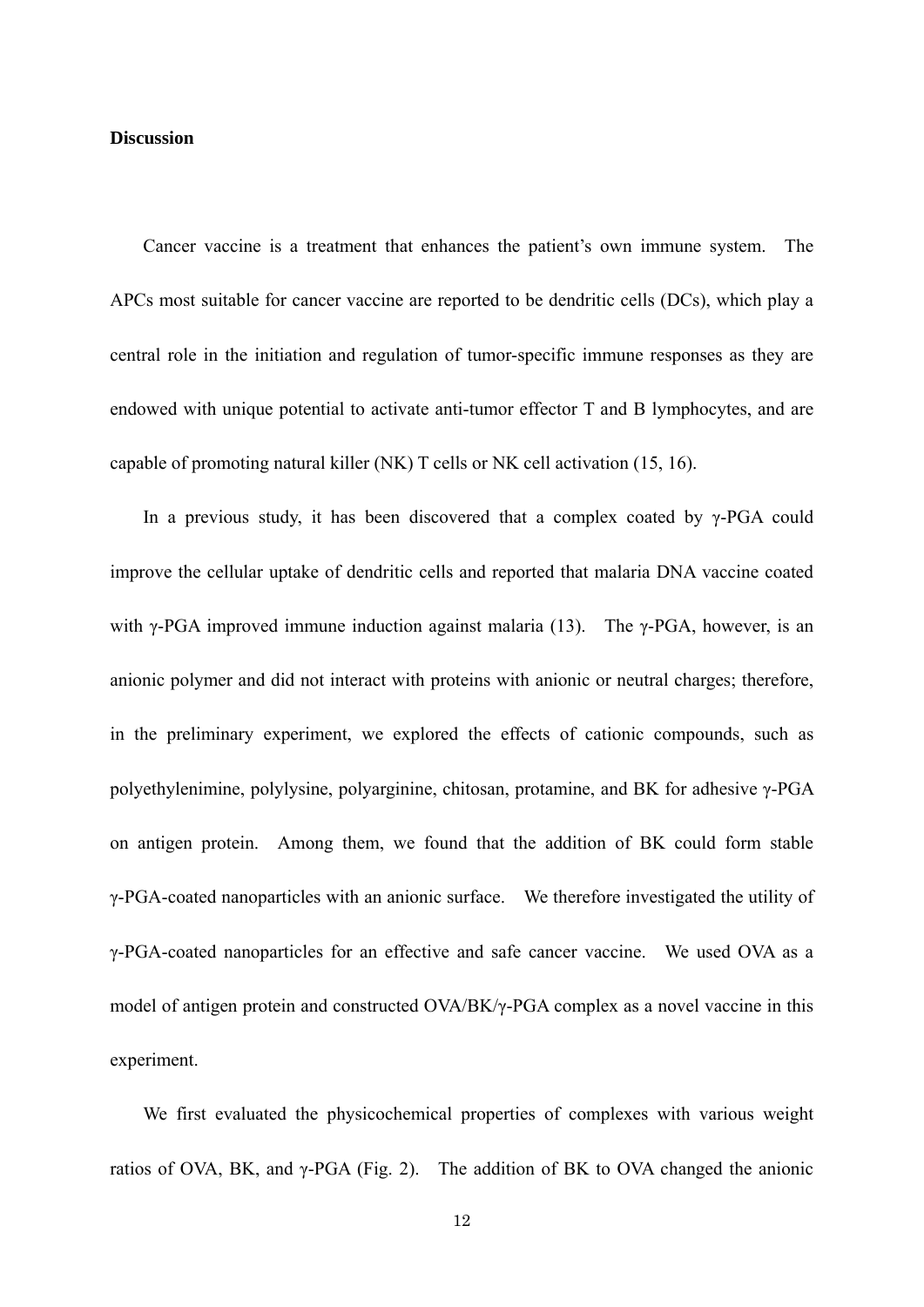charge of OVA to a stable cationic charge. Furthermore, γ-PGA changed the cationic surface charge of OVA/BK complex into an anionic charge once more, and a stable anionic complex, OVA/BK/γ-PGA complex was formed. These results showed OVA in the core and γ-PGA on the surface.

We have already demonstrated that  $\gamma$ -PGA coating enhanced the cellular uptake by a γ-PGA-specific receptor-mediated pathway regardless of their anionic surface charges (11). We therefore added OVA and OVA/BK/γ-PGA complex to the dendritic cell line, DC2.4 cells, and the uptake of OVA was monitored as shown in Fig. 3. The  $\gamma$ -PGA coating enhanced the uptake of OVA in the cells. These results indicated that OVA/BK/γ-PGA complex would induce a high immune response under *in vivo* conditions.

 For assessment of the *in vivo* immune induction effect of the OVA/BK/γ-PGA complex, OVA, vehicle, and OVA/BK/γ-PGA complex were administrated into mice and OVA-specific IgG induction was evaluated (Fig. 4). OVA slightly induced IgG; however, the OVA/BK/γ-PGA complex significantly improved IgG induction over the control, OVA, and vehicle ( $P < 0.01$ ). The γ-PGA on the surface of OVA/BK/γ-PGA complex should deliver OVA to the APCs and improve the immune induction effects.

 IgG subtypes such as IgG1, IgG2a, IgG2b, and IgG3 were also determined, as shown in Fig. 5. OVA showed significantly higher IgG1 than the control  $(P < 0.01)$ . IgG1 and IgG2b were reported to be Th2-type immunoglobulins and OVA could induce only Th2-mediated humoral immune responses (17). On the other hand, OVA/BK/γ-PGA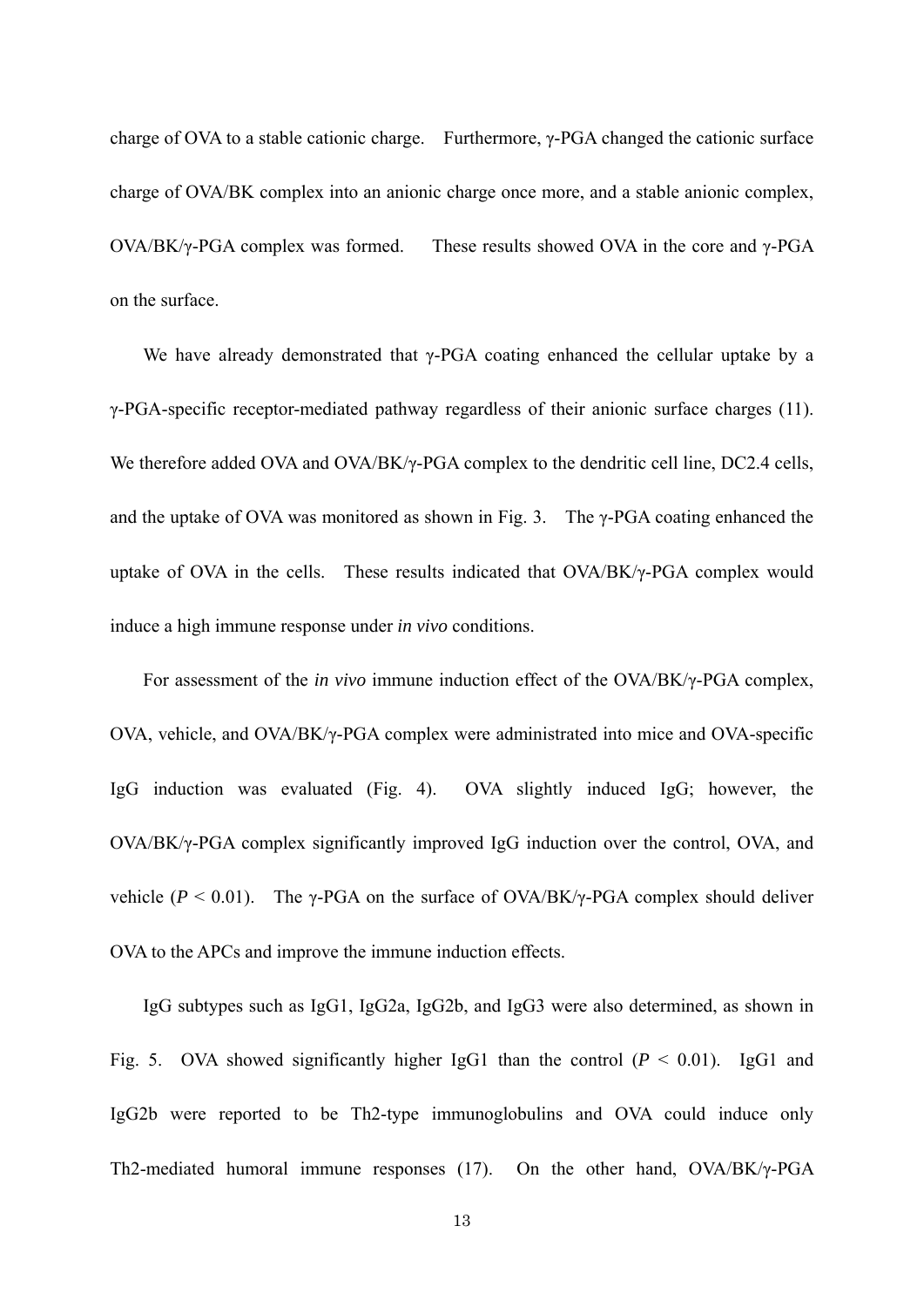complex markedly improved not only Th2-type immunoglobulins (IgG1 and IgG2b) but also Th1-type immunoglobulins (IgG2a and IgG3). These results indicated that the OVA/BK/γ-PGA complex is able to induce both humoral immune responses and cellular immune responses, suggesting its suitability as a cancer vaccine.

 Therefore, the antitumor effects were evaluated in mice immunized with OVA/BK/γ-PGA complex as shown in Fig. 6. OVA and the vehicle did not inhibit the tumor growth of E.G7 cells, which expresses OVA regularly. At the same time, OVA/BK/γ-PGA complex completely inhibited tumor growth and rejected E.G7 cells. Furthermore, the survival time of tumor-bearing mice was observed (Fig. 7). Mice administrated OVA or the vehicle had died by 40 days after tumor inoculation. The OVA/BK/γ-PGA complex-treated mice, however, did not die until 100 days. Those marked anti-tumor effects could be explained by the high Th1-type immune induction of OVA/BK/γ-PGA complex. Furthermore, the OVA/BK/γ-PGA complex-treated mice did not have hair loss and weight loss after 100 days, suggesting little chronic toxicity.

γ-PGA is biocompatible and biodegradable polymer produced by microbial species typified by Bacillus subtilis without immunoreactions and inflammatory reactions (18, 19). BK is a safe quaternary ammonium compound that has been in clinical use since 1935 as an antimicrobial additive used to maintain the sterility of a variety of prescription and over-the-counter products (20, 21). These reports support the safety of the OVA/BK/ $\gamma$ -PGA complex, which is much safer than the various adjuvants.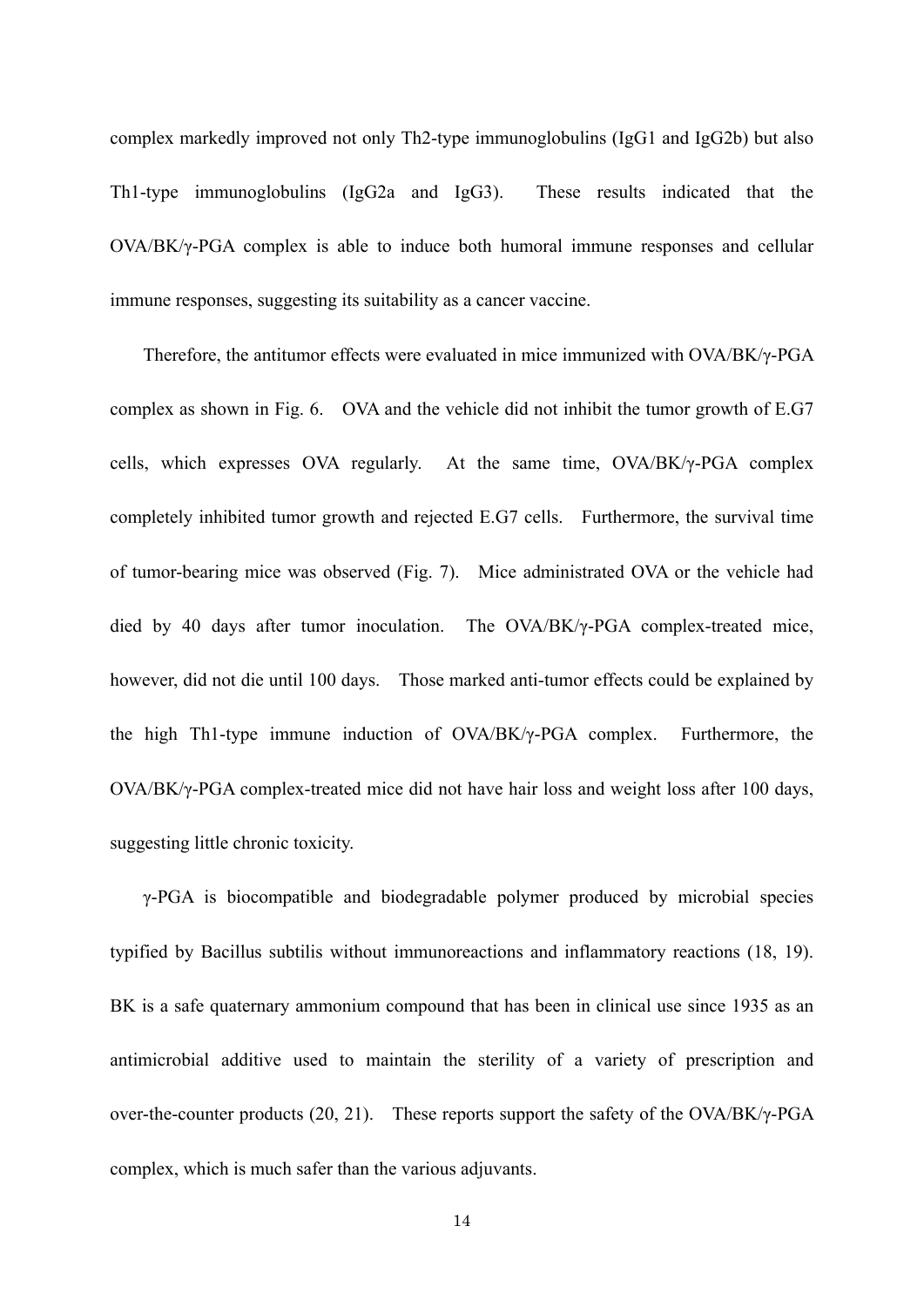# **Conclusion**

 In this experiment, we constructed a novel cancer vaccine, OVA/BK/γ-PGA complex, for effective and safe cancer therapy. The vaccine markedly improved Th1-type and Th2-type immune induction against OVA as a model antigen protein. A marked antitumor effect was observed by the OVA/BK/γ-PGA complex. This technology could be applied to most antigen proteins and peptides. We propose that this vaccine delivery system should be a platform technology for vaccination.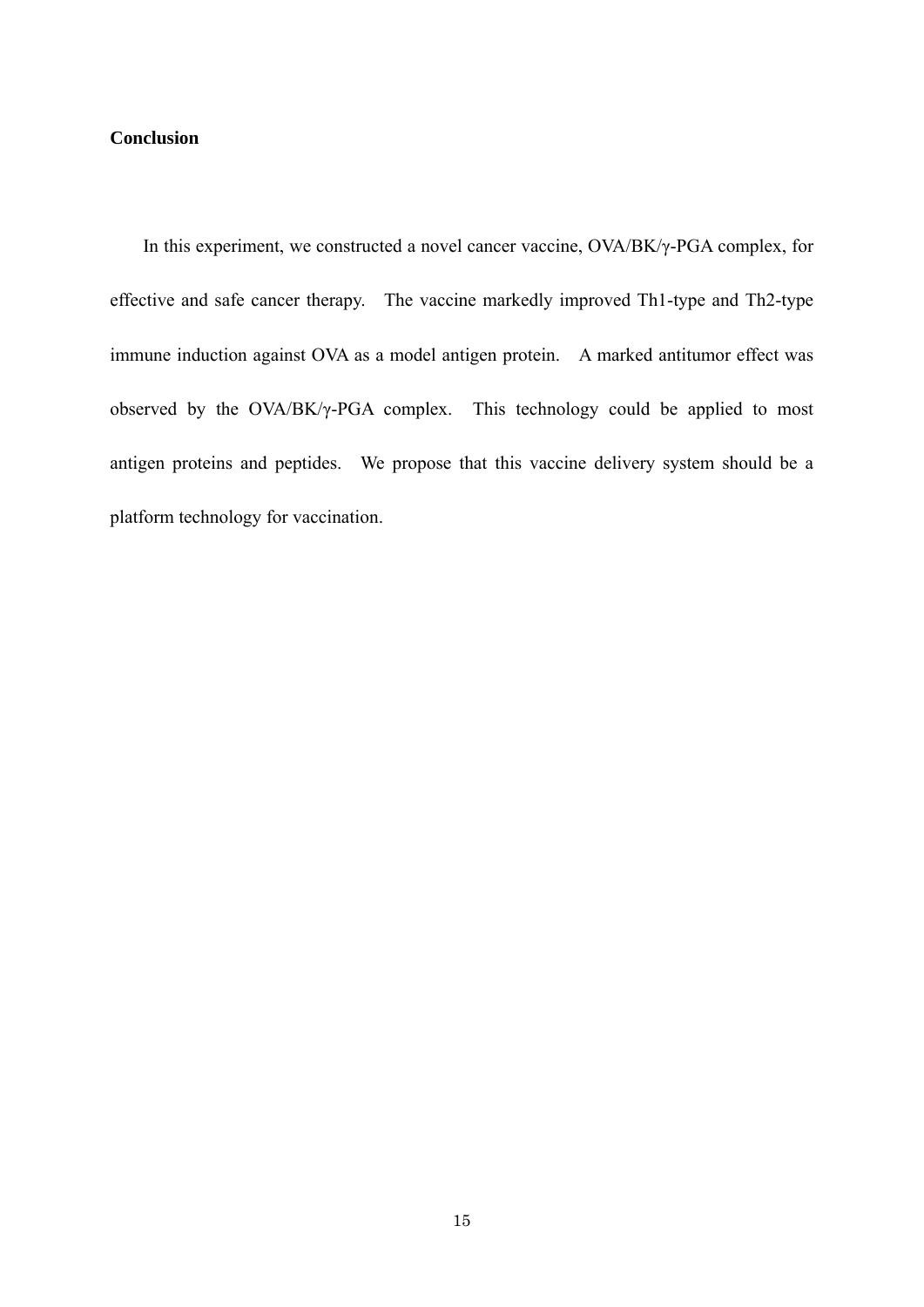# **Acknowledgements**

 This study was supported in part by the Uehara Memorial Foundation, the Global COE Program, Nagasaki University, Japan, Grant-in-Aid for JSPS Fellows, and Grant-in-Aid for Scientific Research from Japan Society for the Promotion of Science.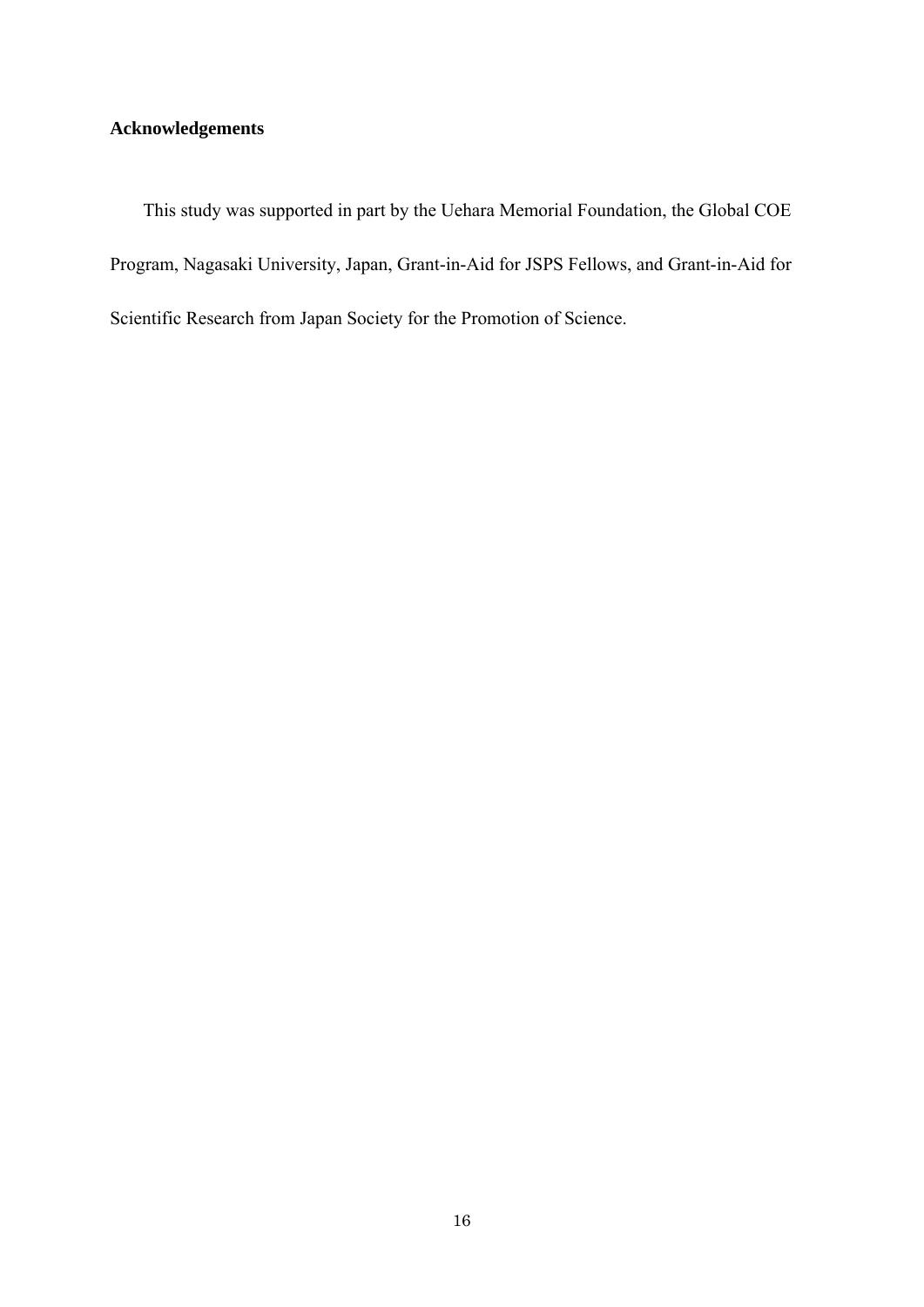## **References**

1. Tan A, De La Peña H, Seifalian AM. The application of exosomes as a nanoscale cancer vaccine. Int J Nanomed. 2010;5:889-900.

2. Andersen MH, Junker N, Ellebaek E, Svane IM, Thor Straten P. Therapeutic cancer vaccines in combination with conventional therapy. J Biomed Biotechnol. 2010;2010(237623):1-10.

3. Dougan M, Dranoff G. Immune therapy for cancer. Annu Rev Immunol. 2009;27:83-117.

4. Kyte JA, Trachsel S, Risberg B, thor Straten P, Lislerud K, Gaudernack G. Unconventional cytokine profiles and development of T cell memory in long-term survivors after cancer vaccination. Cancer Immunol Immunother. 2009;58(10):1609-26.

5. Zimmermann VS, Casati A, Schiering C, Caserta S, Hess Michelini R, Basso V, Mondino A. Tumors hamper the immunogenic competence of CD4+ T cell-directed dendritic cell vaccination. J Immunol. 2007;179(5):2899-909.

6. McKee AS, Munks MW, Marrack P. How do adjuvants work? Important considerations for new generation adjuvants. Immunity. 2007;27(5):687-90.

7. Dubensky TW Jr, Reed SG. Adjuvants for cancer vaccines. Semin Immunol. 2010;22(3):155-61.

8. Asif M, Jenkins KA, Hilton LS, Kimpton WG, Bean AG, Lowenthal JW. Cytokines as adjuvants for avian vaccines. Immunol Cell Biol. 2004;82(6):638-43.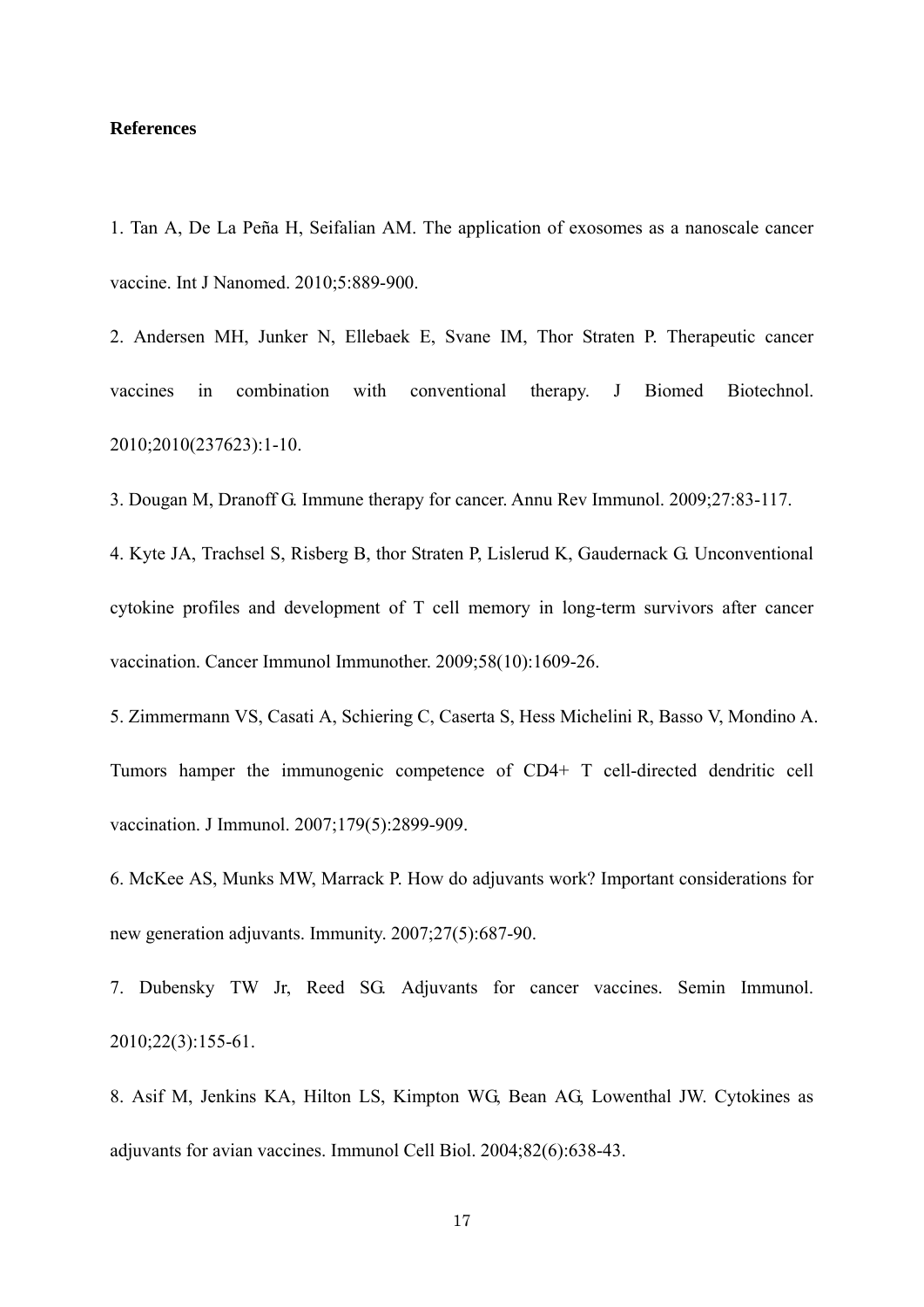9. Casella CR, Mitchell TC. Putting endotoxin to work for us: monophosphoryl lipid A as a safe and effective vaccine adjuvant. Cell Mol Life Sci. 2008;65(20):3231-40.

10. Ulmer JB, Wahren B, Liu MA. Gene-based vaccines: recent technical and clinical advances. Trends Mol Med. 2006;12(5):216-22.

11. Kurosaki T, Kitahara T, Fumoto S, Nishida K, Nakamura J, Niidome T, Kodama Y, Nakagawa H, To H, Sasaki H. Ternary complexes of pDNA, polyethylenimine, and gamma-polyglutamic acid for gene delivery systems. Biomaterials. 2009;30(14):2846-53.

12. Kurosaki T, Kitahara T, Kawakami S, Nishida K, Nakamura J, Teshima M, Nakagawa H, Kodama Y, To H, Sasaki H. The development of a gene vector electrostatically assembled with a polysaccharide capsule. Biomaterials. 2009;30(26):4427-34.

13. Shuaibu MN, Cherif MS, Kurosaki T, Helegbe GK, Kikuchi M, Yanagi T, Sasaki H, Hirayama K. Effect of nanoparticle coating on the immunogenicity of plasmid DNA vaccine encoding P. yoelii MSP-1 C-terminal. Vaccine. 2011;29(17):3239-47

14. Yoshikawa T, Okada N, Oda A, Matsuo K, Matsuo K, Kayamuro H, Ishii Y, Yoshinaga T, Akagi T, Akashi M, Nakagawa S. Nanoparticles built by self-assembly of amphiphilic gamma-PGA can deliver antigens to antigen-presenting cells with high efficiency: a new tumor-vaccine carrier for eliciting effector T cells. Vaccine. 2008;26(10):1303-13.

15. Janikashvili N, Larmonier N, Katsanis E. Personalized dendritic cell-based tumor immunotherapy. Immunotherapy. 2010;2(1):57-68.

16. Palucka K, Ueno H, Fay J, Banchereau J. Dendritic cells and immunity against cancer. J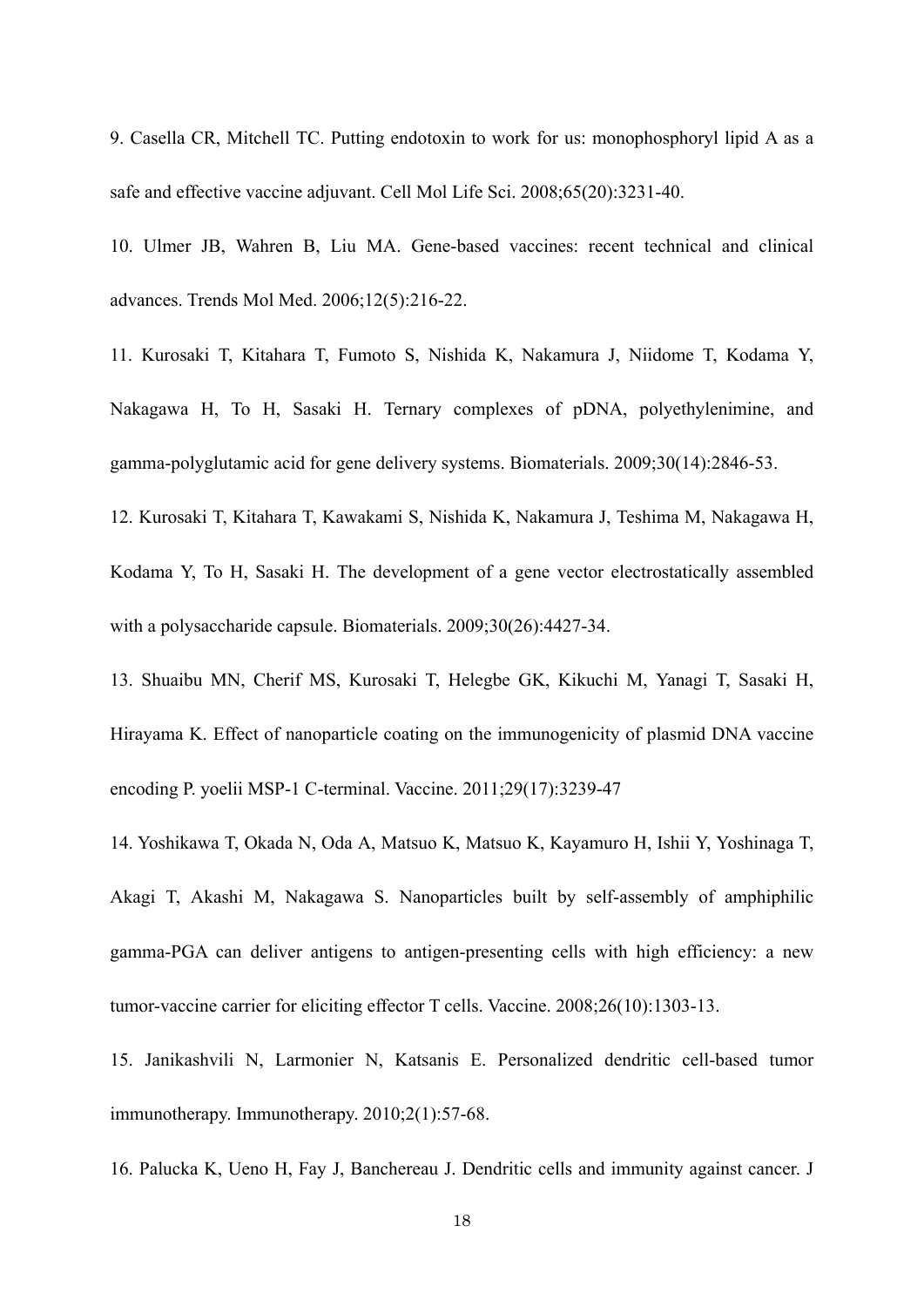Intern Med. 2011;269(1):64-73.

17. Neyestani TR, Woodward WD, Hillyer L. Serum Levels of Th2-Type Immunoglobulins are Increased in Weanling Mice Subjected to Acute Wasting Protein-Energy Malnutrition. Iran J Allergy Asthma Immunol. 2004;3(1):1-6.

18. Prodhomme EJ, Tutt AL, Glennie MJ, Bugg TD. Multivalent conjugates of poly-gamma-D-glutamic acid from Bacillus licheniformis with antibody F(ab') and glycopeptide ligands. Bioconjug Chem. 2003;14(6):1148-55.

19. Ye H, Jin L, Hu R, Yi Z, Li J, Wu Y, Xi X, Wu Z. Poly(gamma,L-glutamic acid)-cisplatin conjugate effectively inhibits human breast tumor xenografted in nude mice. Biomaterials. 2006;27(35):5958-65.

20. Marple B, Roland P, Benninger M. Safety review of benzalkonium chloride used as a preservative in intranasal solutions: an overview of conflicting data and opinions. Otolaryngol Head Neck Surg. 2004;130(1):131-41.

21. Liebert MA. Final report on the safety assessment of benzalkonium chloride. Int J Toxicol. 1989;8(4):589-625.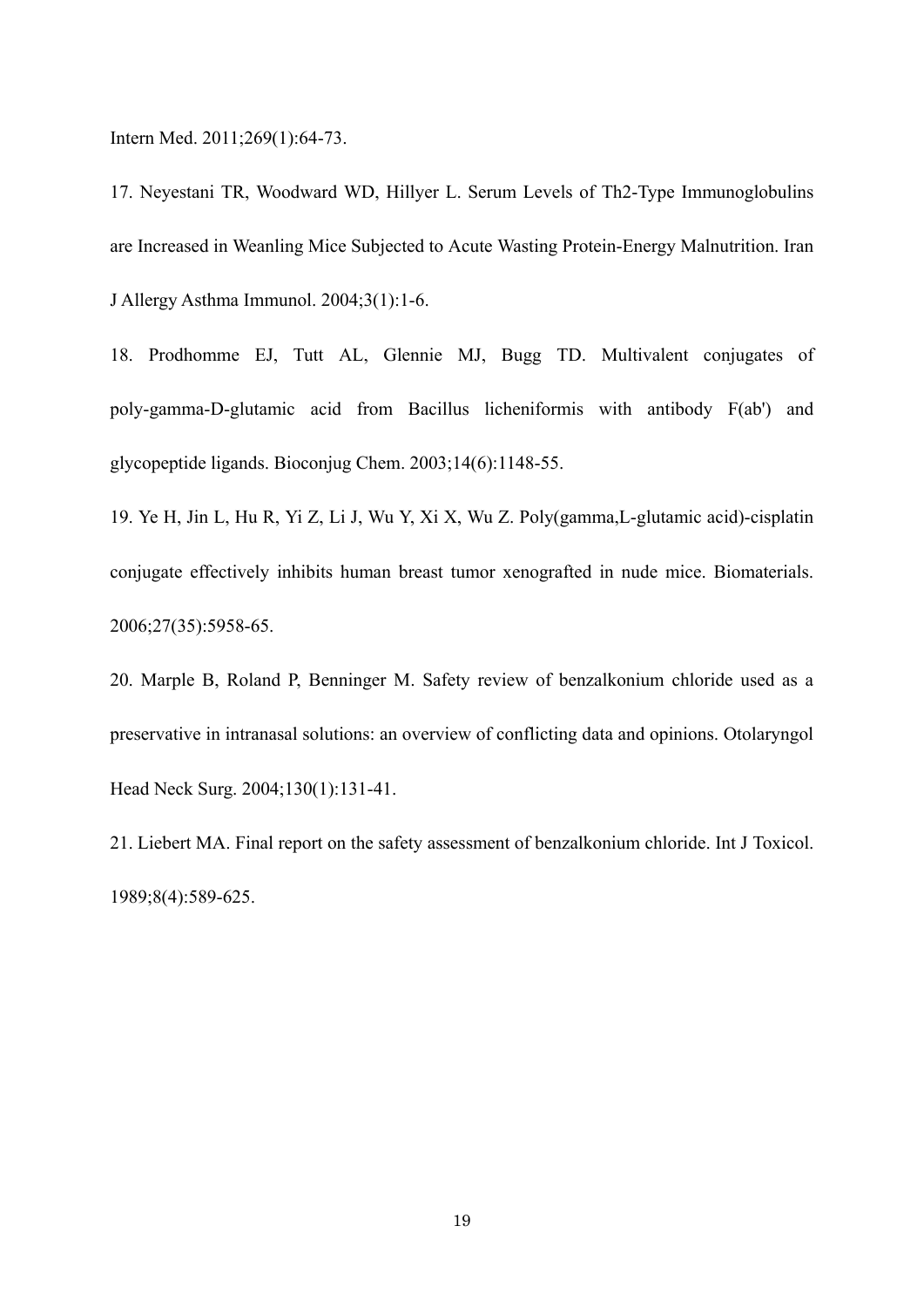# **Legend of Figures**



Fig. 1. Formation of OVA/BK/γ-PGA complex with anionic surface charge.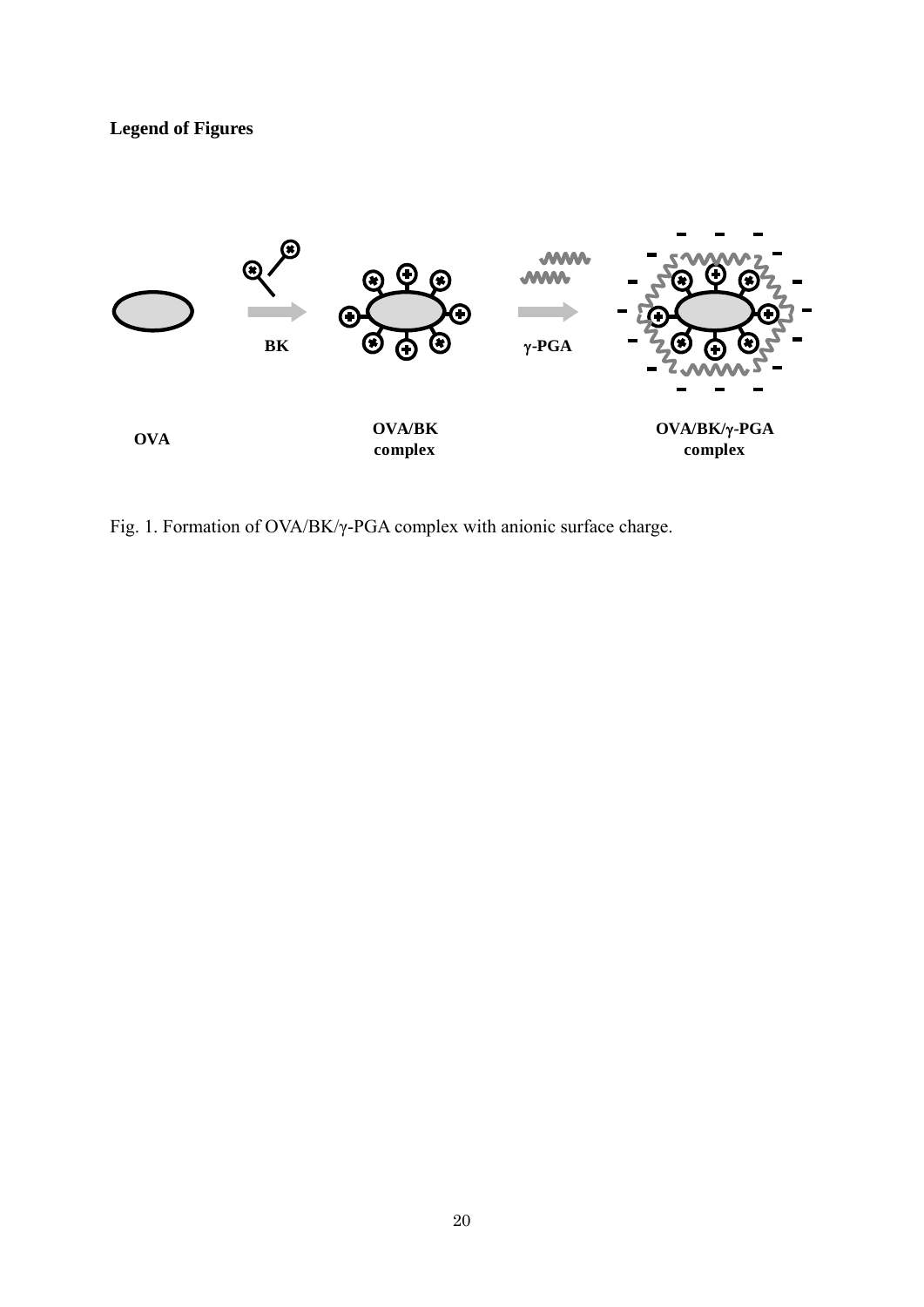

Fig. 2. Size (A and C) and ζ-potentials (B and D) of the complexes.

 To construct the OVA/BK complex, various charge ratios of BK were added to the OVA and their sizes (A) and  $\zeta$ -potentials (B) were evaluated. γ-PGA was added to OVA/BK complex with a charge ratio of 1:0.2, and the sizes (C) and ζ-potentials (D) of OVA/BK/γ-PGA complexes were measured. Data are the mean  $\pm$  S.E. of three experiments.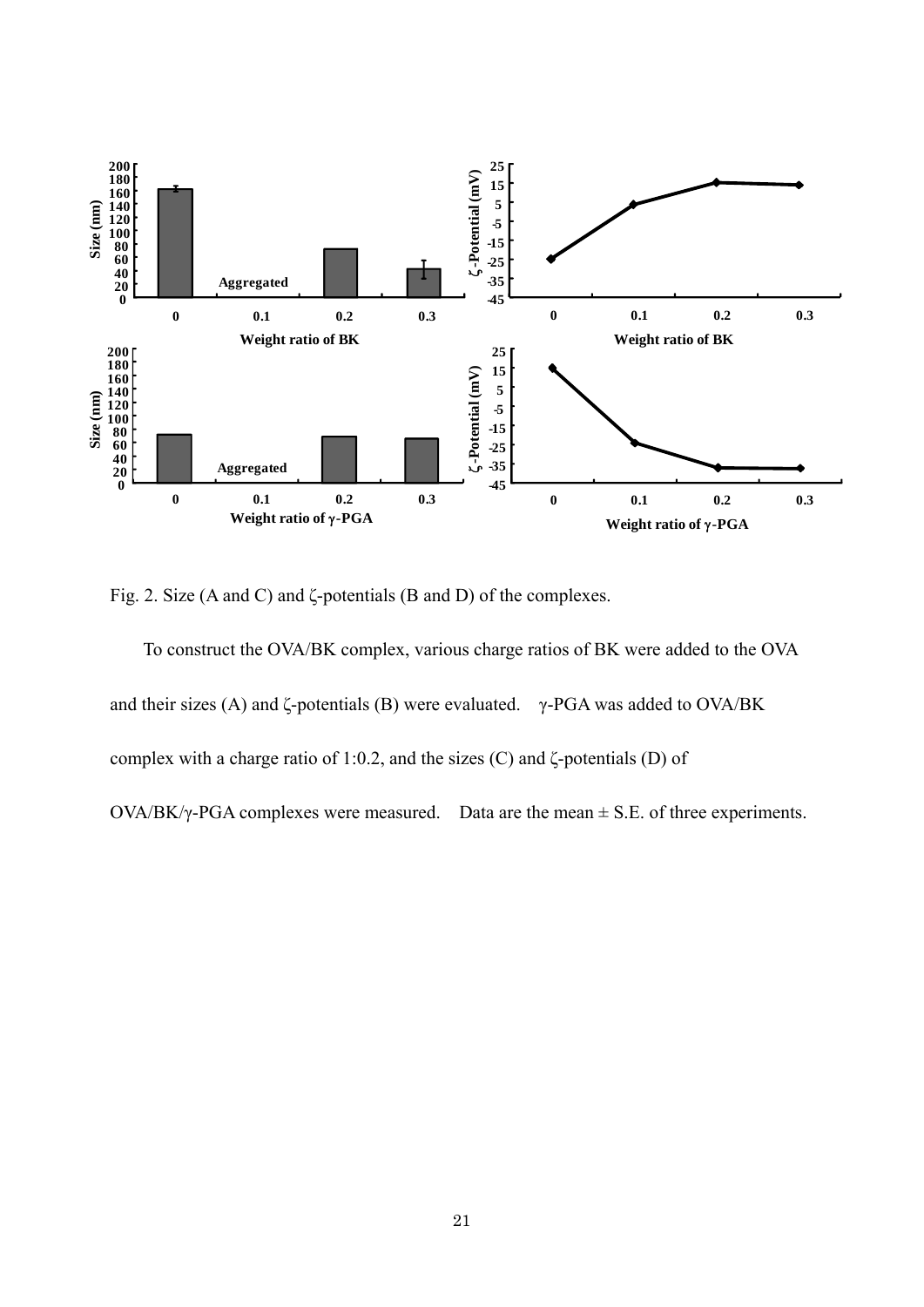

**OVA OVA/BK/-PGA complex**

Fig. 3. Fluorescent microscopy image of DC2.4 cells exposed to OVA and OVA/BK/γ-PGA complex containing RITC-labeled OVA.

DC2.4 cells were exposed to the vaccines for 2 hours and then the uptake of

RITC-labeled OVA was monitored (200× magnification).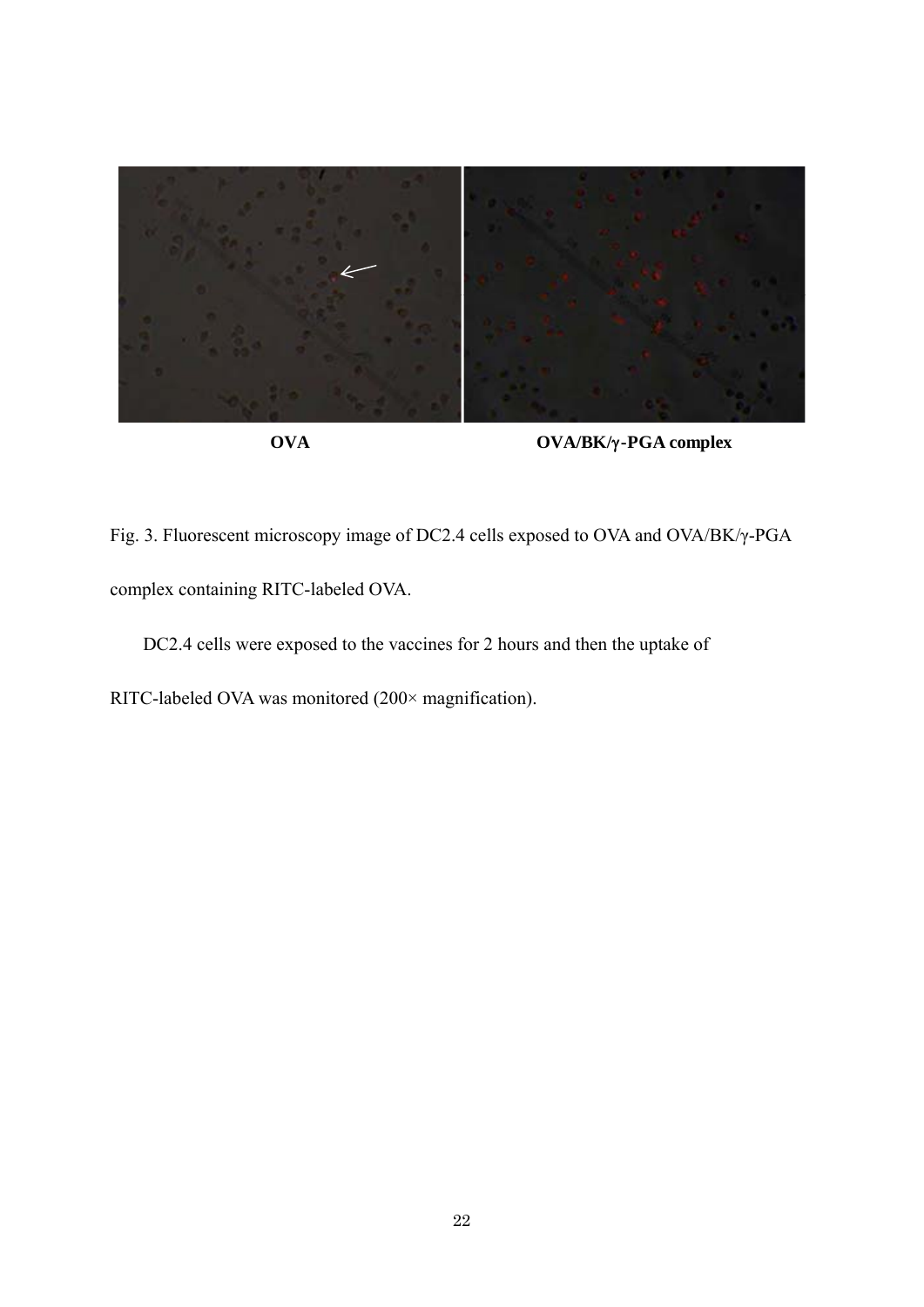

Fig. 4. Evaluation of OVA-specific IgG induction

 Mice were administrated with OVA, vehicle, and OVA/BK/γ-PGA complex weekly, four times. Two weeks after the last administration, blood samples were collected from the mice and OVA-specific IgG induction was evaluated by ELISA. Each bar represents the mean  $\pm$ S.E. of four-five mice. \*\*:  $P < 0.01$  vs control, ##:  $P < 0.01$ .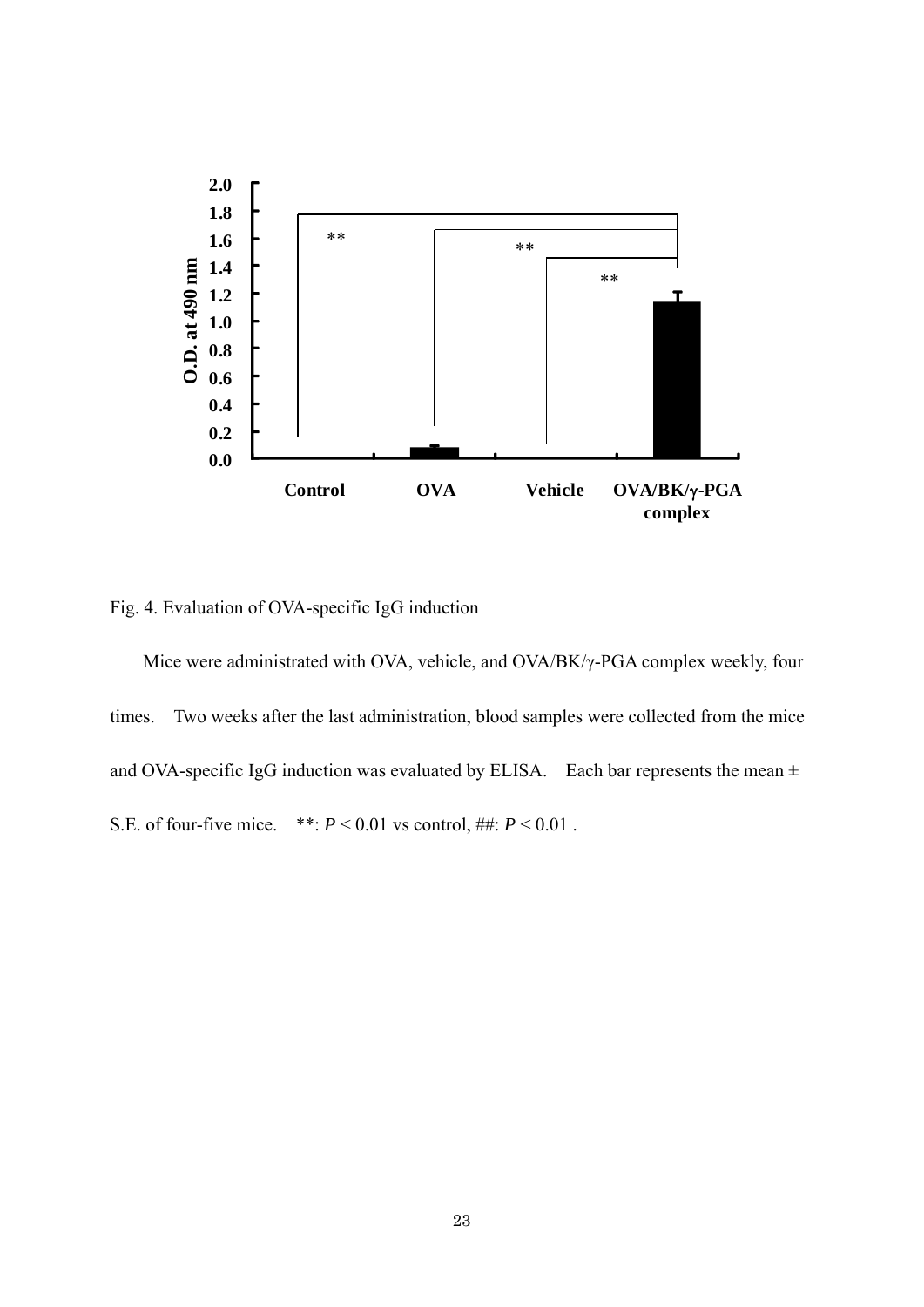

Fig. 5. Assessments of OVA-specific IgG subtypes

 Mice were administrated with OVA, vehicle, and OVA/BK/γ-PGA complex weekly, four times. Two weeks after the last administration, blood samples were collected from the mice and OVA-specific IgG1, IgG2a, IgG2b, and IgG3 inductions were evaluated by ELISA. Each bar represents the mean  $\pm$  S.E. of four-five mice. \*:  $P$  < 0.05, \*\*:  $P$  < 0.01 vs control, #:  $P < 0.05$ , ##:  $P < 0.01$ .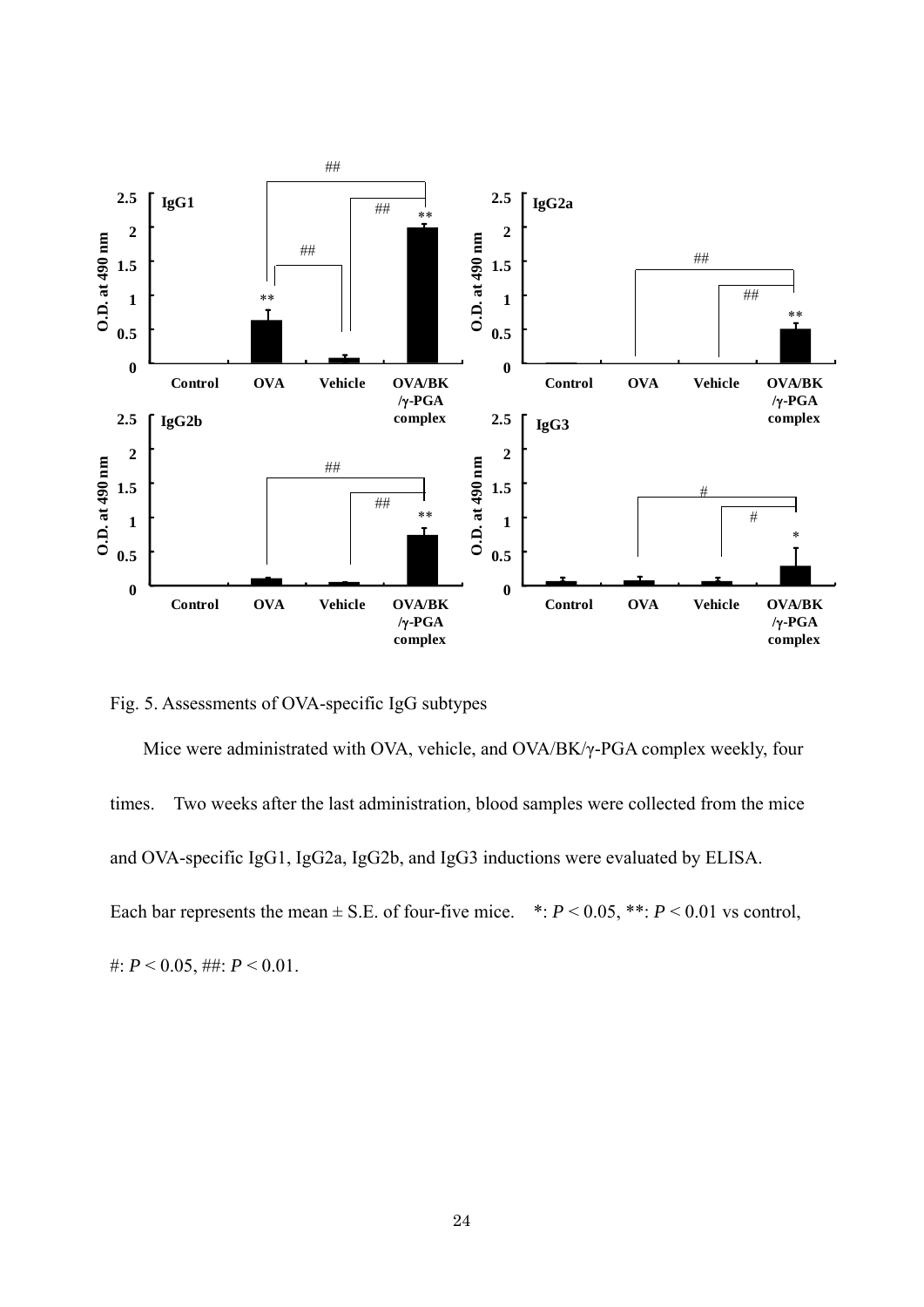

Fig. 6. Tumor growth of E.G7 cell-bearing mice administrated with OVA, vehicle, and OVA/BK/γ-PGA complex.

 Mice were administrated the OVA, vehicle, and OVA/BK/γ-PGA complex weekly, 4 times. Two weeks after the last administration, E.G7 cells were administrated to mice intradermally and tumor growth was monitored. Data are the mean  $\pm$  S.E. of four-five mice. \*\*:  $P < 0.01$ .